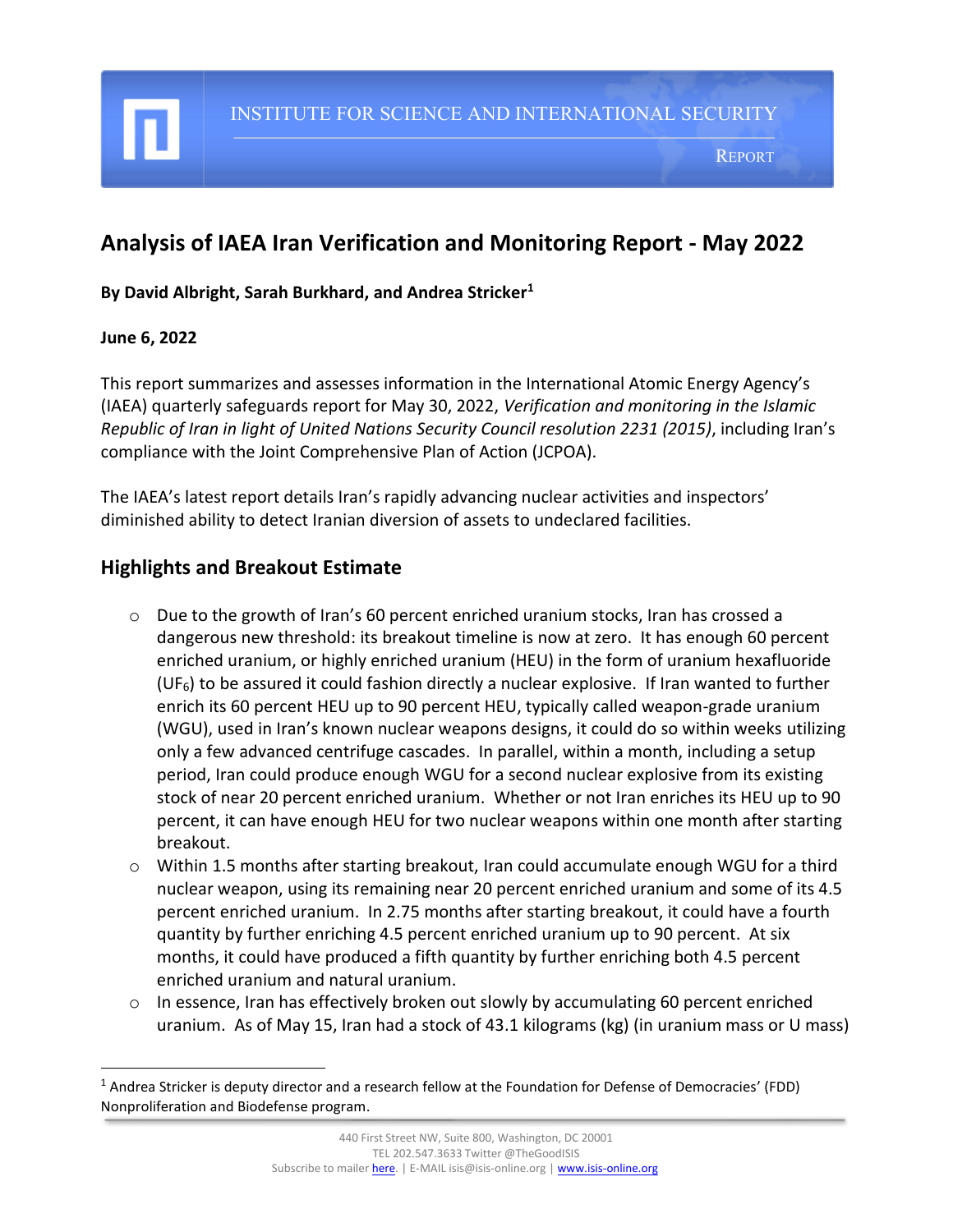of near 60 percent enriched uranium in UF<sub>6</sub> form, or 63.8 kg (in hexafluoride mass or hex mass). Iran also has 2 kg of 60 percent HEU in chemical forms other than UF<sub>6</sub>.

- $\circ$  Iran has moved 90 percent of its stock of 60 percent HEU to the Esfahan site, where it maintains a capability to make enriched uranium metal. Although Iran has stated that it is using the HEU to make targets for irradiation in the Tehran Research Reactor (TRR), it has converted only a small fraction of its HEU into targets – about 2.1 kg – and is unlikely to convert much more.
- $\circ$  Iran's current production rate of 60 percent enriched uranium is 4.3 kg per month (U mass) using two advanced centrifuge cascades and up to 5 percent low enriched uranium (LEU) as feed.
- $\circ$  Iran is learning important lessons in breaking out to nuclear weapons, including by experimenting with skipping typical enrichment steps as it enriches up to 60 percent uranium-235 and building and testing equipment to feed 20 percent enriched uranium and withdraw HEU. It is starting from a level below 5 percent LEU and enriching directly to near 60 percent in one cascade, rather than using two steps in between, a slower process entailing the intermediate production of 20 percent enriched uranium. It has used temporary feed and withdrawal setups to produce HEU from near 20 percent enriched uranium feed. Iran is also implementing a plan to allow IR-6 cascades to switch more easily from the production of 5 percent enriched uranium to 20 percent enriched uranium. As such, Iran is experimenting with multi-step enrichment while seeking to shortcut the process.
- $\circ$  Iran is currently not enriching uranium to 20 percent in one cascade of IR-6 centrifuges at the Fordow Fuel Enrichment Plant (FFEP), a cascade that was active during prior reporting periods. Iran has installed a second cascade of 166 IR-6 centrifuges at the FFEP, but still has not yet fed it with UF<sub>6</sub>. It also has six IR-1 cascades (three sets of two interconnected cascades) that were already producing 20 percent enriched uranium. The installation of advanced centrifuges at the FFEP enhances Iran's ability to break out using a declared but highly fortified facility.
- $\circ$  The production rate of 20 percent enriched uranium at the FFEP remained fairly steady at 19.9 kg (U mass) per month or 29.4 kg (hex mass) per month.
- $\circ$  As of May 15, Iran had an IAEA-estimated stock of 238.4 kg of 20 percent enriched uranium (U mass and in the form of UF<sub>6</sub>), an increase over the previous reporting period's 182.1 kg. Iran also has an additional stock of 35.9 kg (U mass) of 20 percent uranium in other chemical forms.
- $\circ$  As with the previous reporting period, Iran has not produced any uranium metal.
- o At the Natanz Fuel Enrichment Plant (FEP), Iran has installed 36 cascades of IR-1 centrifuges, six cascades of IR-2m centrifuges, and two cascades of IR-4 centrifuges. Of those, 31 IR-1 cascades, six IR-2m cascades, and one IR-4 cascade were being fed with uranium. A third IR-4 cascade was being installed.
- $\circ$  Iran's current, total operating enrichment capability is estimated to be about 12,600 separative work units (SWU) per year, compared to 13,400 SWU per year at the end of the last reporting period.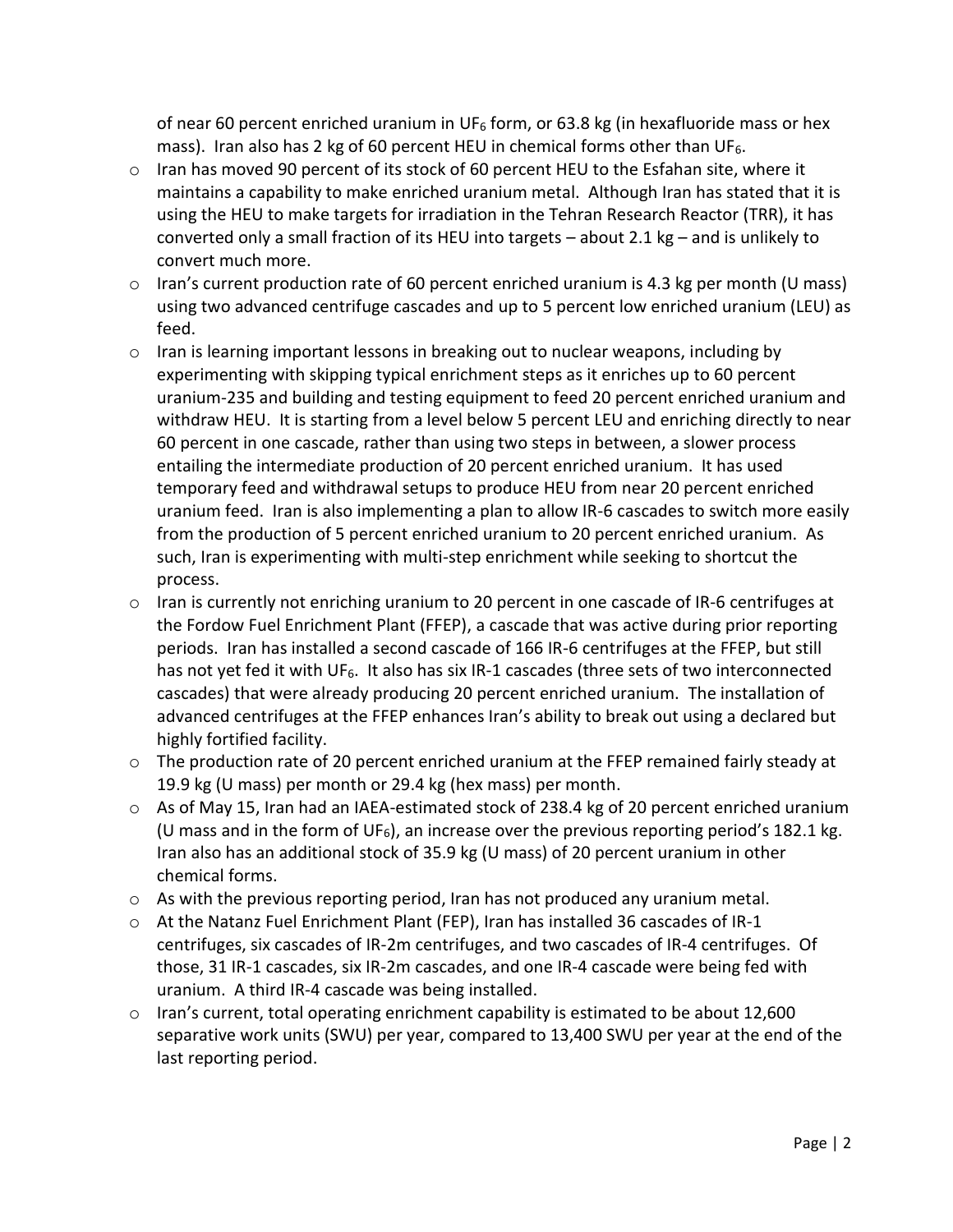- o Average daily production of 5 percent LEU remained steady at the FEP, but Iran's total usable stock of below 5 percent LEU continued to decrease, due to the increased rate of its use as feedstock at the PFEP and FFEP.
- o Iran's overall reported stockpile of LEU increased due to a significant increase in Iran's stock of up to 2 percent enriched uranium, much of which was produced as tails in the production of 20 percent and 60 percent enriched uranium.
- $\circ$  In its latest report, the IAEA states that "prior to the end of March 2022, the Agency replaced all of the storage media in JCPOA-related cameras," including those at Iran's new or temporary centrifuge manufacturing and assembly facilities. The IAEA will not have access to video recordings and data, which Iran claims it will keep in its custody, until it receives relief from sanctions. The IAEA, for more than one year, has not been able to monitor Iran's production of advanced centrifuges, particularly rotors and bellows, per JCPOA monitoring provisions, and faces a difficult challenge in reconstructing events should Iran turn over these data.
- o The IAEA also faces a gap in knowledge about Iran's advanced centrifuge manufacturing activities from June 2021 until January 2022, raising doubt about its ability to ascertain whether Iran may have diverted centrifuge components.
- $\circ$  Combined with Iran's refusal to resolve outstanding safeguards violations, the IAEA has a significantly reduced ability to monitor Iran's complex and growing nuclear program, which notably has unresolved nuclear weapons dimensions. The IAEA's ability to detect diversion of nuclear materials, equipment, and other capabilities to undeclared facilities remains greatly diminished.

## **Part 1: Enriched Uranium Stocks**

At the Natanz FEP, Iran produced approximately 718.1 kg of UF<sub>6</sub> enriched up to 5 percent U-235 during the reporting period, which spanned 85 days from February 18, 2022 to May 14, 2022. The report discusses this amount as kilograms of  $UF_6$  in units of UF<sub>6</sub> mass, which the authors refer to as hex mass. The total uranium mass would be 485 kilograms, for a monthly average production rate of 170 kg U mass and a daily average production rate of 5.6 kg U mass, very close to the last reporting period's average production rates. $2$ 

At the FFEP, from February 18, 2022 to May 14, 2022, Iran produced 83.3 kg of UF<sub>6</sub> (hex mass) enriched up to 20 percent enriched uranium, or 56.3 kg U mass. It produced 470.2 kg of UF<sub>6</sub> hex mass (or 317.9 kg U mass) of up to 2 percent enriched uranium in tails. The daily average production rate of 20 percent enriched uranium at the FFEP remained constant from the previous reporting period, at 0.98 kg (hex mass) or 0.66 kg (U mass). At this rate, Iran could produce 29.4

 $2$  That production values are reported in uranium hexafluoride mass can be discerned only by comparing the production values to the differences in stockpile from one reporting period to the next. The differences in stockpile are consistently two-thirds of the given produced quantity, showing that the former is in uranium mass and the latter is in uranium hexafluoride mass.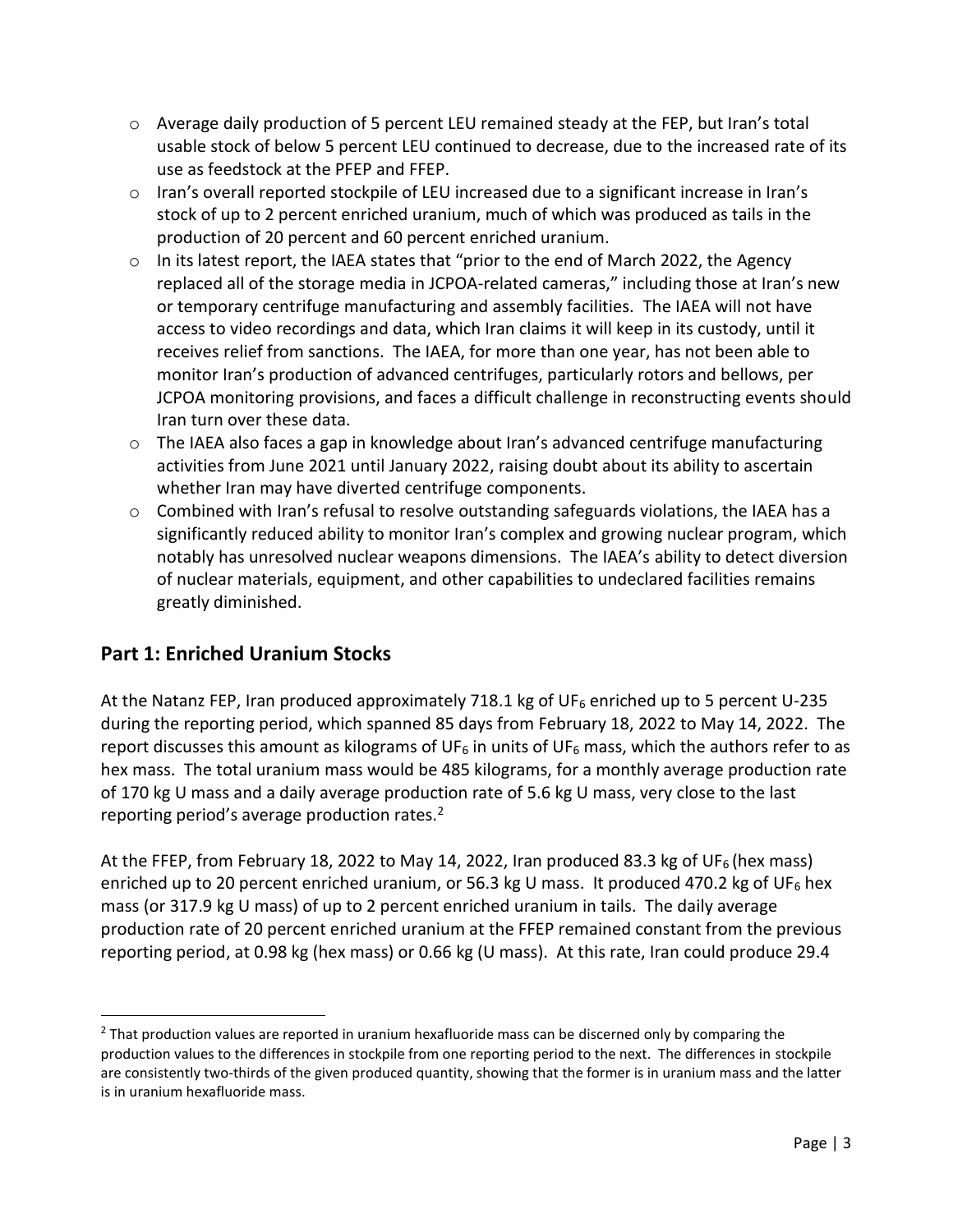kg of near 20 percent enriched uranium per month (hex mass) or 19.9 kg (U mass) per month. Annually, Iran could produce 358 kg (hex mass) or 242 kg (U mass).

At the PFEP, Iran produced 2 percent enriched uranium, up to 5 percent enriched uranium, and up to 60 percent enriched uranium stock during the reporting period. It did not produce any 20 percent enriched uranium at the PFEP. Between February 19, 2022 and May 14, 2022, the PFEP produced 17.8 kg hex mass of near 60 percent enriched uranium (equivalent to 12 kg U mass); 229 kg hex mass of up to 5 percent LEU (154.8 kg U mass); and 476.96 kg hex mass of uranium enriched up to 2 percent U-235 (322.4 kg U mass).

The 60 percent enriched uranium production rate during this reporting period was 17.8 kg (hex mass) or 12 kg (U mass) over 85 days, resulting in a monthly average production rate of 6.3 kg (hex mass) or 4.2 kg (U mass), or a daily average production rate of 0.211 kg (hex mass) or 0.142 kg (U mass). This rate is very close to the previous reporting period's monthly average production rate. Annually, Iran could produce 77 kg (hex mass) or 52 kg (U mass) of 60 percent enriched uranium.

Of the 2 percent LEU, Iran produced 185.3 kg hex mass (125.3 kg U mass) in PFEP lines 2, 3, and 5, and 476.9 kilograms hex mass (322.4 kg U mass) enriched up to 2 percent as tails in line 1.

Due to reduced monitoring measures, the IAEA can only verify the amount of LEU removed from the process as a product and not the amount that is still in process, but it is able to reliably estimate total amounts.

Estimates of additional amounts of LEU in oxides and intermediate products, fuel assemblies and rods, and in scrap, add up to 317.6 kg U mass, close to the amount of the previous reporting period. The report specifies that out of the 317.6 kg enriched to unspecified levels (U mass), 35.9 kg are up to 20 percent LEU and 2 kg are up to 60 percent HEU.

Of its near 5 percent LEU stock, Iran fed 555.3 kg hex mass (or 375.4 kg U mass) into the cascades at Fordow, for an average feed rate of about 6.5 kg per day hex mass, or 4.4 kg U mass. It dumped 1.7 kg near 5 percent LEU feed (hex mass), or about 1.1 kg in uranium mass, representing less than one percent of the total feed. It also fed 722.5 kg of near 5 percent hex mass (488.4 kg U mass) into PFEP R&D lines 1, 4, and 6, for a daily average feed rate of 8.5 kg (hex mass) or 5.7 kg U mass per day, similar to the previous reporting period.

Based on this information, Iran's new stockpile of near 5 percent LEU in uranium mass should be the sum of 1277.9 kg U mass from the last reporting period, 485 kg from the FEP, and 154.8 kg from the PFEP, with the feed of 863.8 kg subtracted, resulting in 1054.1 kg. Subtracting the 1.1 kg (U mass) dumped at the FFEP, this total becomes 1053 kg, almost matching the 1055.9 kg U mass of near 5 percent LEU in UF<sub>6</sub> form that the IAEA reported, with the caveat that this time, the IAEA did not report how much near 5 percent LEU exists in forms other than UF $_6$ .

The net overall enriched uranium stock, including all levels of enrichment and all chemical forms, increased by 612.3 kg from 3197 kg U mass to 3809 kg (see Table 1), a similar increase as during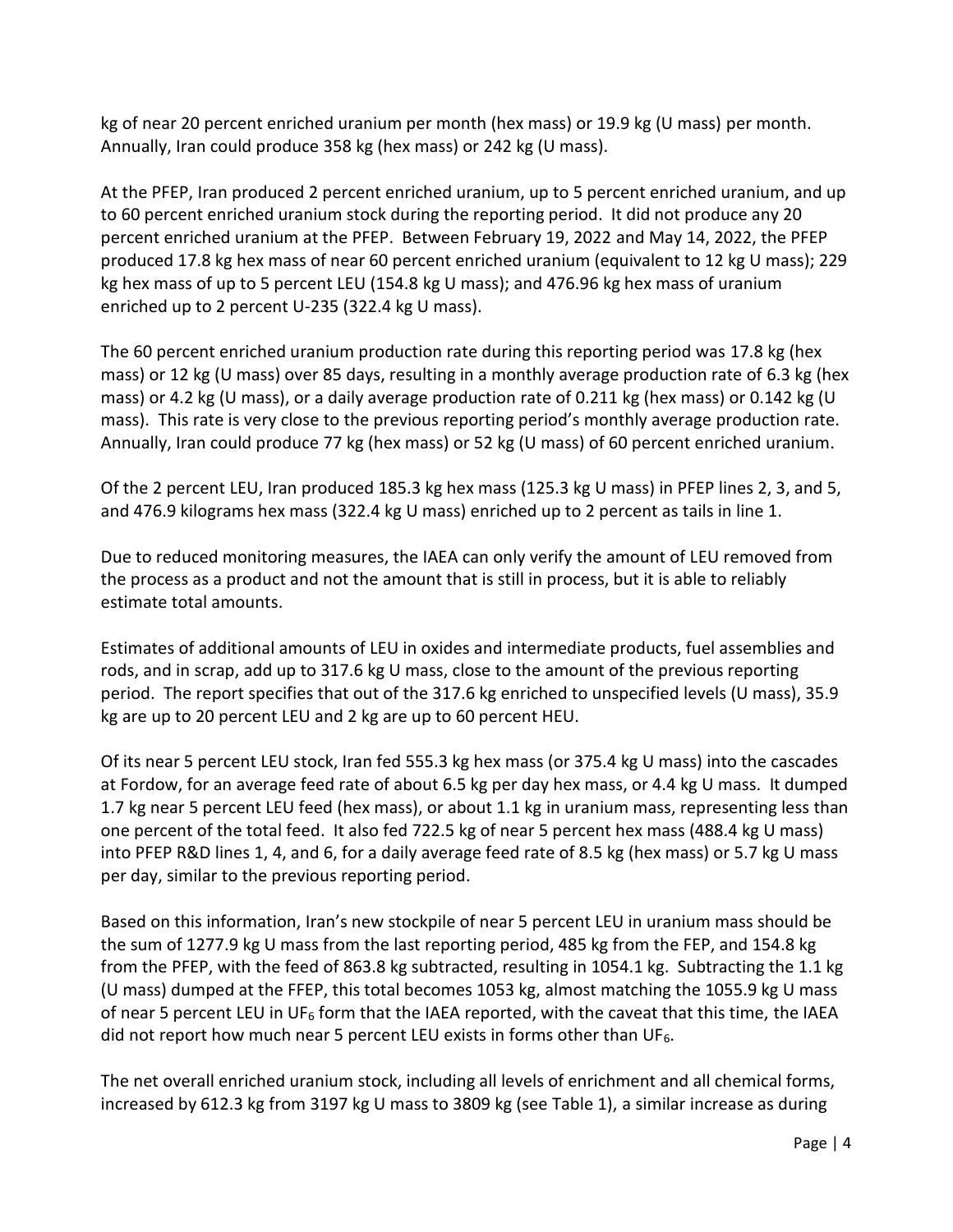the last reporting period, resulting from overall similar production rates, and largely driven by the increase in up to 2 percent LEU. The near 5 percent LEU stock in the form of UF<sub>6</sub> continued to decrease by 222 kg, slightly faster than during the previous reporting period, considering the differences in timespan. Iran continued to grow its near 2 percent LEU stock, this time by 764.4 kg, to 2154.4 kg (U mass). The near 20 percent enriched uranium stock increased by 56.3 kg, from 182.1 kg to 238.41 kg (U mass), and the near 60 percent enriched uranium stock increased by 9.9 kg to  $43.1$  kg (U mass).

Iran continued to use a combination of R&D lines 1, 4, and 6 to feed 5 percent LEU into lines 4 and 6 to produce 60 percent enriched uranium, while feeding the tails into line 1 to produce 5 percent LEU. During this reporting period, spanning February 19, 2022 to May 14, 2022, of the 722.5 kg (hex mass) of 5 percent LEU fed into lines 4 and 6, Iran turned 17.8 kg (2.5 percent) into 60 percent enriched uranium, 229 kg back into 5 percent enriched uranium (31.6 percent), and 476.9.3 kg (66 percent) remained as tails enriched up to 2 percent.

During the previous reporting period, spanning November 6, 2021 to February 18, 2022, Iran turned 2.6 percent of the 5 percent feed into 60 percent enriched uranium, 41 percent back into 5 percent enriched uranium, and 57 percent remained as tails enriched up to 2 percent. The product to feed ratio for the 60 percent production thus decreased slightly.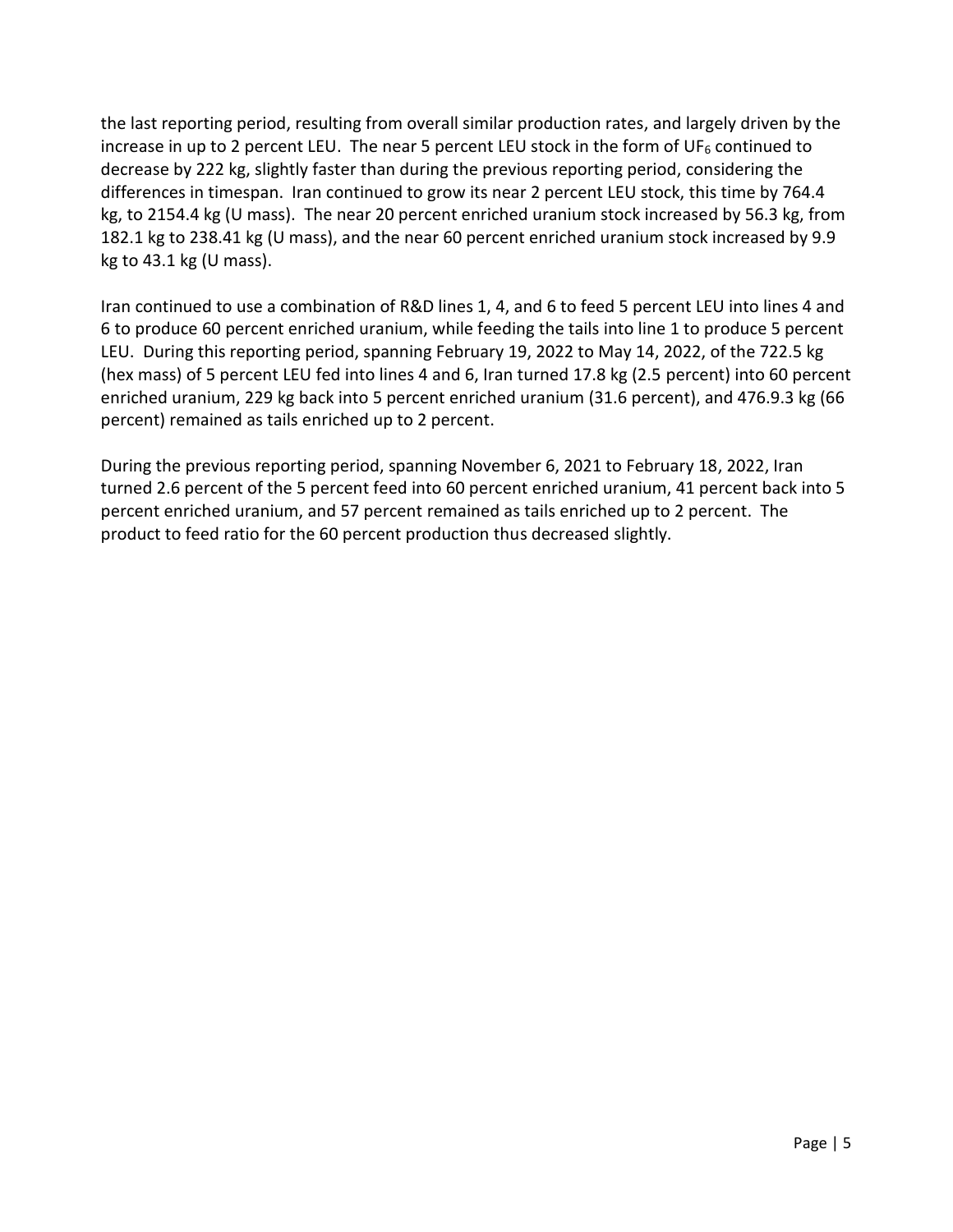**Table 1. Enriched Uranium Quantities,\* including less than 5 %, up to 20 %, and up to 60 % enriched uranium (all quantities in uranium mass)**

| <b>Chemical Form</b>                                                                                                                             | May 22,<br>2021 | August 30,<br>2021 | November 6,<br>2021 | March 3,<br>2022 | May 15,<br>2022 |
|--------------------------------------------------------------------------------------------------------------------------------------------------|-----------------|--------------------|---------------------|------------------|-----------------|
|                                                                                                                                                  |                 |                    |                     |                  |                 |
| UF6 (kg)                                                                                                                                         | 3206.3          | 2372.9             | 2313.4              | 2883.2           | 3809.3          |
| Uranium oxides and their intermediate products (kg)                                                                                              | 13.3            | 34.5               | 125.4               | 249.5            | 238.9           |
| Uranium in fuel assemblies and rods (kg)                                                                                                         | 10.5            | 21.1               | 35.4                | 37.8             | 48.1            |
| Uranium in liquid and solid scrap (kg)                                                                                                           | 10.9            | 12.8               | 15.5                | 26.6             | 30.6            |
| Enrichment Level Subtotals (in UF <sub>6</sub> form)                                                                                             |                 |                    |                     |                  |                 |
| Uranium enriched to 3.67 percent (kg)                                                                                                            | N/A             | N/A                | N/A                 | N/A              | N/A             |
| Uranium enriched up to 5 percent (kg) but more than<br>2 percent                                                                                 | 1773.2          | 1774.8             | 1622.3              | 1277.9           | 1055.9          |
| Uranium enriched up to 2 percent (kg)                                                                                                            | 1367.9          | 503.8              | 559.6               | 1390             | 2154.4          |
| Uranium enriched up to 20 percent (kg)                                                                                                           | 62.8            | 84.3               | 113.8               | 182.1            | 238.4           |
| Uranium enriched up to 60 percent (kg)                                                                                                           | 2.4             | 10                 | 17.7                | 33.2             | 43.1            |
| Enrichment Subtotals (not in UF6 form)                                                                                                           |                 |                    |                     |                  |                 |
| Uranium in chemical forms other than UF6 with<br>unspecified enrichment level (kg) (including 35.9 kg<br>up to 20 % LEU and 2 kg up to 60 % HEU) | 34.7            | 68.4               | 176.3               | 313.9            | 317.6           |
|                                                                                                                                                  |                 |                    |                     |                  |                 |
| Totals of Enriched Uranium in UF <sub>6</sub> , <5 % (kg)                                                                                        | 3141.1          | 2278.6             | 2181.9              | 2667.9           | 3210.3          |
| Totals of Enriched Uranium in UF <sub>6</sub> , including near 20<br>% and near 60 % (kg)                                                        | 3206.3          | 2372.9             | 2313.4              | 2883.2           | 3491.8          |
| Totals of Enriched Uranium in all chemical forms, <5<br>% < 20 % and < 60 % enriched                                                             | 3241            | 2441.3             | 2489.7              | 3197.1           | 3809.4          |

\*These totals do not include undisclosed stocks of enriched uranium exempted by the JCPOA Joint Commission.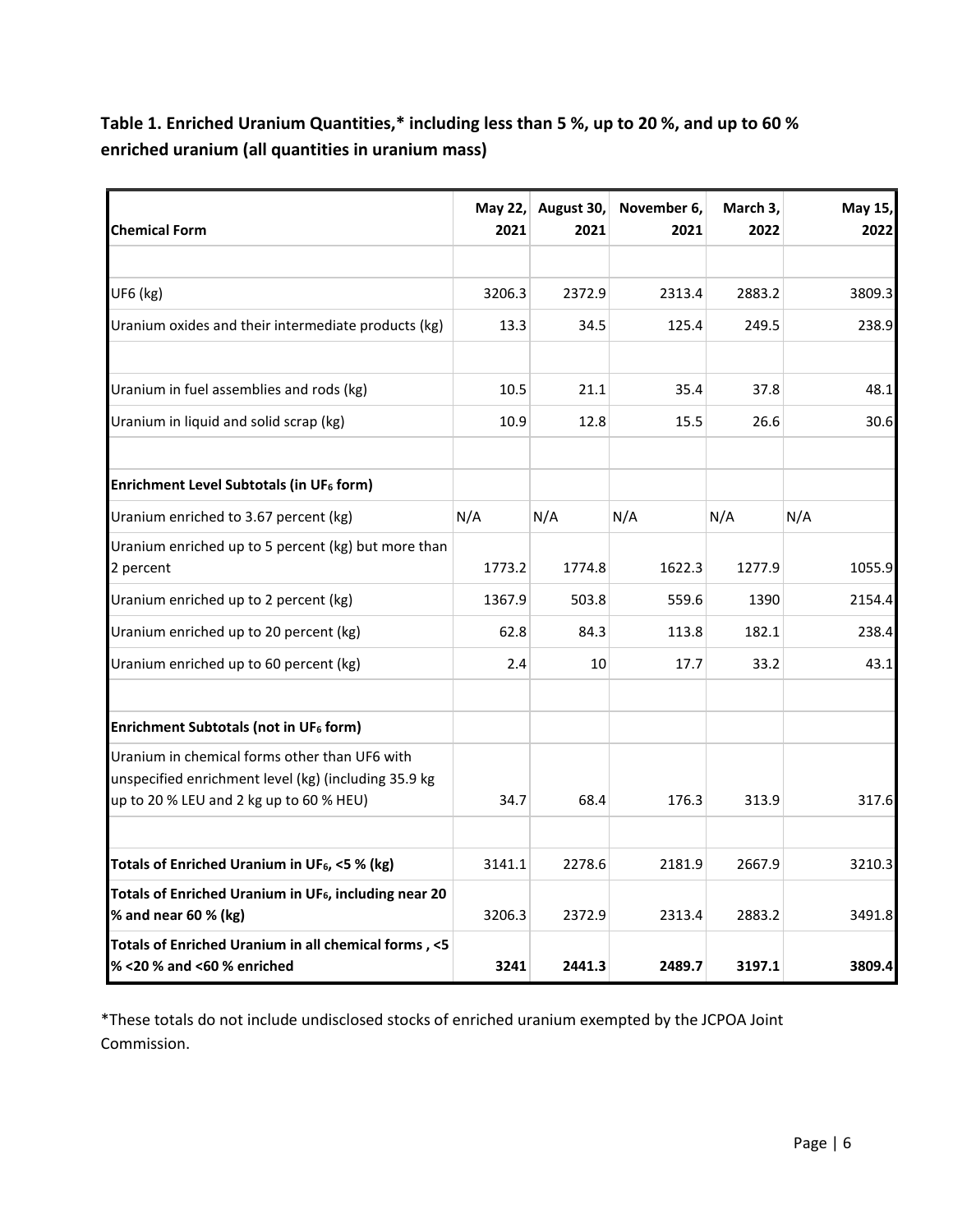## **Part 2: Enrichment capacity**

#### **Natanz Fuel Enrichment Plant**

As of May 23, 2022, in total, 36 cascades of IR-1 centrifuges, six cascades of IR-2m centrifuges, and two cascades of IR-4 centrifuges were installed to enrich natural UF $_6$  up to 5 percent. At that time, 34 IR-1 cascades (up from 31 cascades at the end of the previous reporting period), six IR-2m cascades (same amount), and one IR-4 cascade (down from two cascades at end of previous period) were being fed with natural UF<sub>6</sub>. The IAEA also reported that the installation of one of four additional, planned IR-4 cascades had begun, but the installation of the other three IR-4 cascades and one planned IR-6 cascade had yet to begin.

The quantity of IR-1 centrifuges Iran withdrew from JCPOA-mandated storage is not available for this reporting period because of Iran's refusal since February 2021 to provide the IAEA with access to the data and recordings collected by agency equipment.

#### **Fordow Fuel Enrichment Plant**

Since January 2021, Iran has been using three sets of two interconnected IR-1 cascades, containing 1044 centrifuges, to produce 20 percent enriched uranium from up to 5 percent LEU. One IR-1 centrifuge was installed in a separate position.

**IR-6 Cascades.** During the first half of 2021, Iran announced that it would install two IR-6 cascades to produce five percent feed for the tandem IR-1 cascades in the FFEP. On July 27, 2021, however, Iran informed the IAEA that it intended to make "some modifications on the configuration" of the two IR-6 cascades. The new configuration of the two IR-6 cascades will either entail feeding natural UF<sub>6</sub> to produce UF<sub>6</sub> enriched up to 5 percent U-235 or feeding UF<sub>6</sub> enriched up to 5 percent U-235 to produce UF<sub>6</sub> enriched up to 20 percent U-235. The modification to the sub-headers of the two IR-6 cascades will enable Iran to "change the configuration of the cascades more easily." The modifications were completed on the "second cascade" by October 12, 2021. Iran also informed the IAEA at that time that the first cascade would not be modified, but remain in its original, fixed configuration.

As of November 9, 2021, Iran had installed 166 IR-6 centrifuges in the unmodified IR-6 cascade, and in November, started feeding it with up to 5 percent enriched uranium to produce near 20 percent enriched uranium. As of February 23, 2022, Iran had installed 166 IR-6 centrifuges in the second, modified cascade. This second cascade had been fully modified to allow for more flexible operation.

On May 24, 2022, Iran was not enriching uranium to 20 percent in the unmodified IR-6 cascade. The modified IR-6 cascade had not yet been fed with uranium.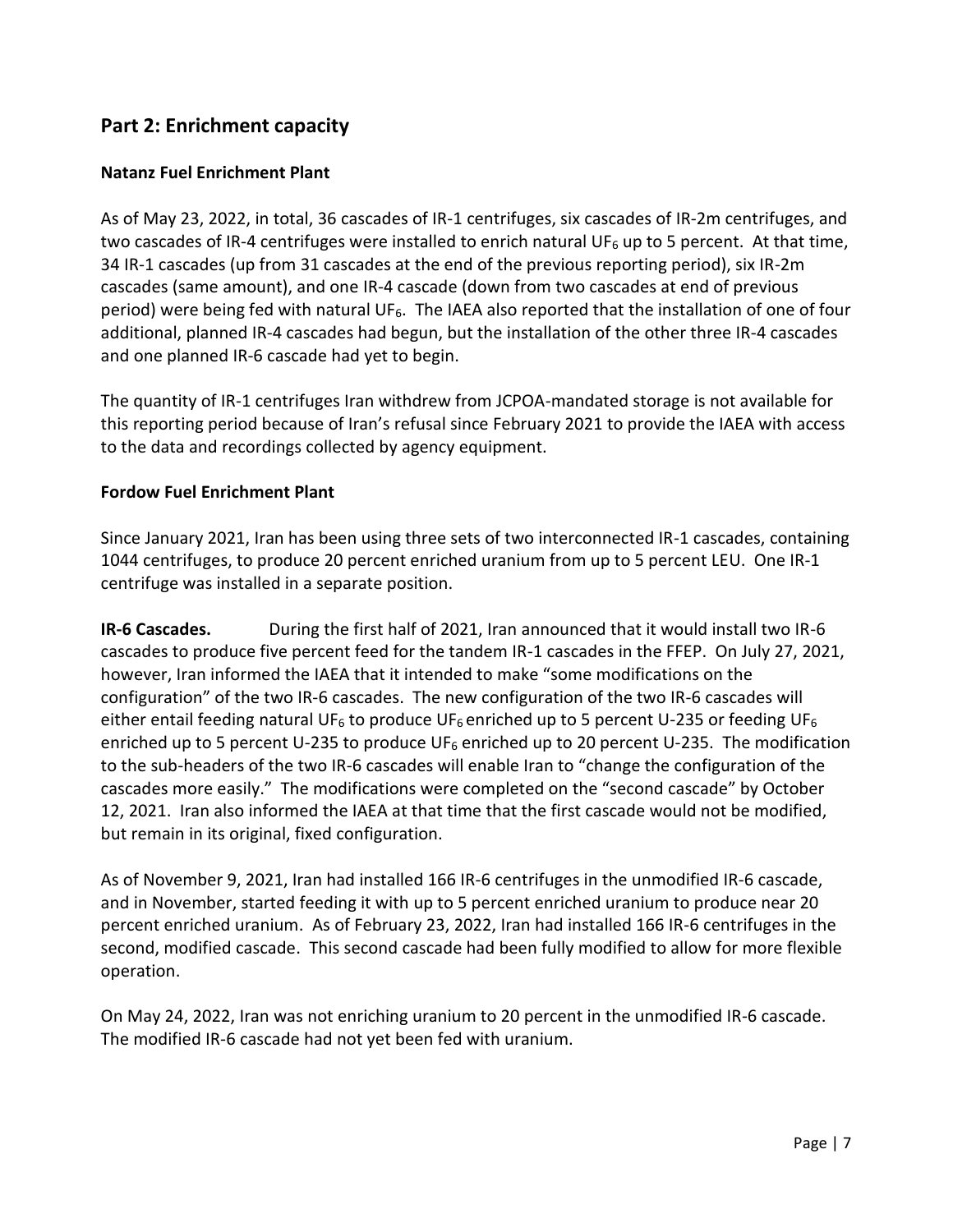#### **Pilot Fuel Enrichment Plant**

Iran has not progressed further with earlier plans to transfer its enrichment research and development activities to a segregated area of Building A1000 at the FEP. Iran earlier completed the installation of sub-headers for 18 cascades in this new area, a threefold increase from the six lines in the above ground PFEP. On November 8, 2021, the IAEA verified that Iran had made "very limited progress" in the installation of infrastructure for these 18 cascades since August. It reported similar findings in previous and current reports. The report does not provide an anticipated start date for this new area. Given its three-fold greater size, one must ask if this area could be devoted to production-scale enrichment in case of a surge in enriched uranium production or a breakout.

**60 Percent Enriched Uranium Production in Lines 1, 4, and 6.** Iran continued to use lines 1, 4, and 6 for the production of 60 percent enriched uranium and re-enrichment of tails, principally in a variety of cascade arrangements of IR-4 and IR-6 centrifuges. Since 60 percent production started on April 17, 2021, Iran has changed the mode of production several times, several of which were described in previous IAEA reports.

On May 25, 2022, the IAEA verified that Iran was continuing to feed up to 5 percent LEU into the two cascades in lines 4 and 6, comprising up to 164 IR-4 and up to 164 IR-6 centrifuges, respectively, and producing up to 60 percent enriched uranium. The tails from these two cascades were fed into the cascades of IR-5 and IR-6s centrifuges in line 1 to produce up to 5 percent enriched uranium. The assay of the tails is likely about 2-3 percent.

The IR-4 cascade in line 4 has an estimated enrichment output of about 607 SWU per year, and the IR-6 cascade in line 6 has a total estimated enrichment output of about 870 SWU per year, where the enrichment outputs of these two centrifuge types in production-scale cascades are taken from a separate Institute report.<sup>3</sup> The two lines together have an estimated output of 1477 SWU per year, or the equivalent of about 1768 IR-1 centrifuges.

**Lines 2 and 3.** Last year, Iran implemented a new mode of operation in line 2, feeding either 5 or near 20 percent enriched uranium into single advanced centrifuges, intermediate cascades of 10 advanced centrifuges, and intermediate cascades of 20 advanced centrifuges. For part of last year, only near 20 percent enriched uranium was used as feed, marking the first time Iran started feeding a cascade with uranium enriched higher than 5 percent at any of its enrichment plants. Although the product and tails streams were re-combined, with no product collected, the experience gained in this procedure was likely important, particularly in the production of HEU in key advanced centrifuges when using near 20 percent enriched uranium feedstock. It is possible, and perhaps the objective, that Iran achieved an enrichment level of 90 percent and measured it, prior to remixing with the tails, a measurement likely unavailable to the

<sup>&</sup>lt;sup>3</sup> David Albright, Sarah Burkhard, and Spencer Faragasso, "A Comprehensive Survey of Iran's Advanced Centrifuges," *Institute for Science and International Security*, December 2, 2021[, https://isisonline.org/isis-reports/detail/a](https://isisonline.org/isis-reports/detail/a-comprehensive-survey-of-irans-advanced-centrifuges)[comprehensive-survey-of-irans-advanced-centrifuges](https://isisonline.org/isis-reports/detail/a-comprehensive-survey-of-irans-advanced-centrifuges)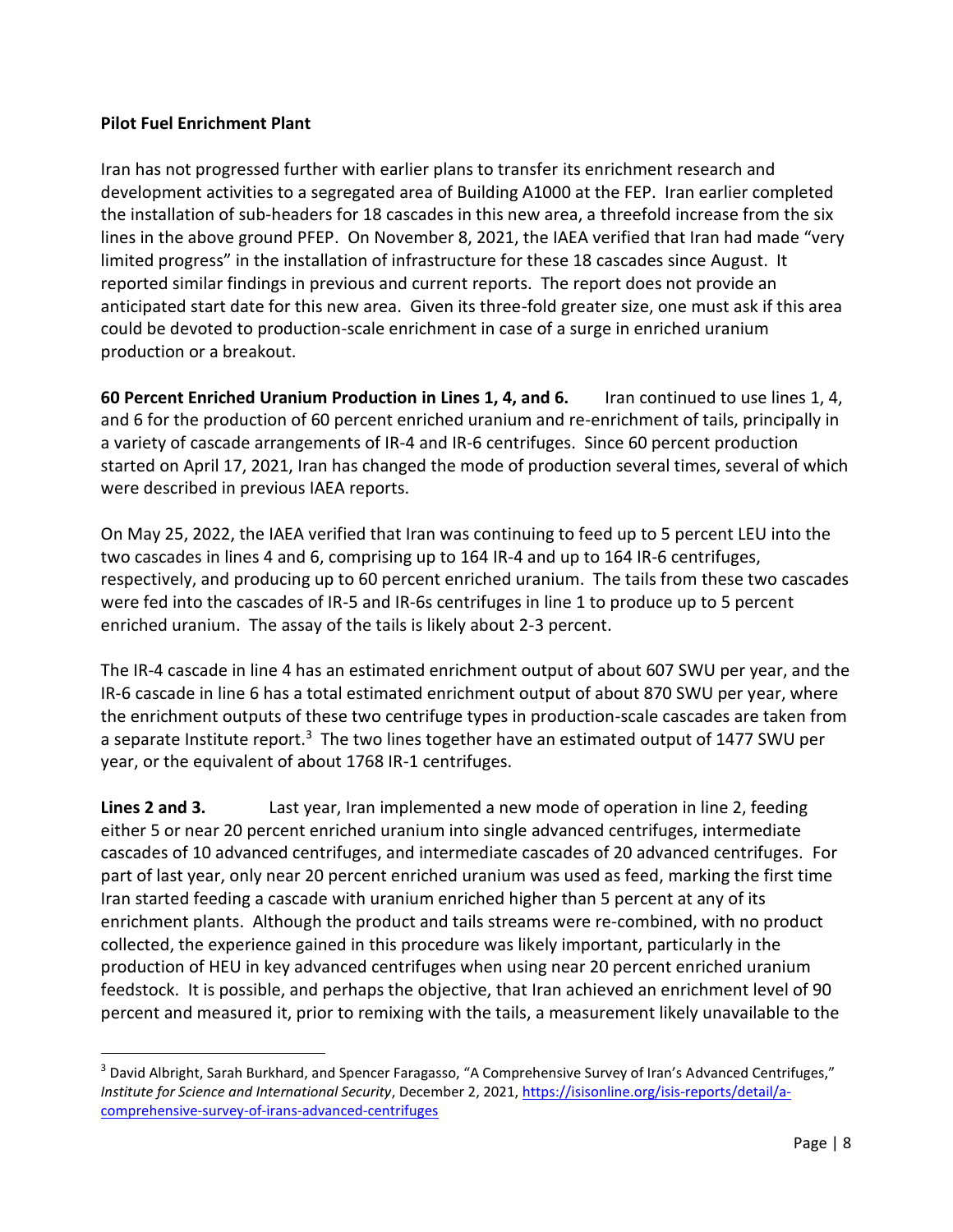IAEA. In any case, Iran gained irreversible knowledge in the setup and use of feed equipment designed for smaller quantities and higher enriched uranium levels.

The IAEA reported that as of November 17, 2021, Iran had stopped feeding near 20 percent enriched uranium into line 2. It added that Iran had removed the associated temporary feed and withdrawal setup, a setup likely required because of the smaller quantities of enriched uranium and concerns about criticality of HEU product. The IAEA did not state where this setup is stored or how many such setups exist. These setups could be critically important in a breakout and allow for a more rapid conversion from producing LEU to producing HEU. As such, their use in line 2 represents the use of additional equipment and experience gained relevant to breakout.

According to the IAEA, line 2 (from November 17, 2021) and line 3 (since the beginning of the previous reporting period) continued to accumulate uranium enriched up to 2 percent through feeding of natural uranium hexafluoride. On May 25, 2022, the IAEA verified that Iran had been using, for this purpose, single cascades of up to: eleven IR-4 centrifuges; six IR-5 centrifuges; ten IR-6 centrifuges, (two cascades of) five IR-6 centrifuges; 19 IR-6 centrifuges; and ten IR-s centrifuges.

The following single centrifuges were being tested with natural uranium hexafluoride but not accumulating enriched uranium: four IR-2m centrifuges, one IR-4 centrifuge; three IR-5 centrifuges; three IR-6 centrifuges; three IR-6s centrifuges; one IR-7 centrifuge; one IR-8 centrifuge; one IR-8B centrifuge; and one IR-9 centrifuge.

**Line 5.** Iran was feeding natural uranium into an intermediate cascade of 18 IR-1 centrifuges and an intermediate cascade of 33 IR-2m centrifuges in line 5 to produce uranium enriched up to 2 percent U-235.

## **Capacity of Centrifuges Enriching Uranium**

Table 2 lists the estimated enrichment capacity by facility for those centrifuges enriching, leading to a total of 12,572 SWU per year, or the equivalent of 13,969 IR-1 centrifuges. This total number is slightly lower than the previous reporting period's 13,402 SWU per year, even though the number of IR-1 cascades enriching at Natanz increased from 31 to 34 cascades. This is because the estimate includes only those cascades inspectors observed to be enriching in May 2022, instead of all the cascades that are installed or all the cascades Iran used to enrich during the previous reporting period, which would include two additional IR-1 cascades, one IR-4 cascade at Natanz, and the two IR-6 cascades at Fordow. Centrifuge numbers for PFEP line 1 are taken from the November 2021 report, as they are not specified in more recent reports. The total enrichment capacity used in breakout calculations is slightly different and higher in this case, since for breakout, also installed but not enriching cascades are included. Further, the advanced centrifuges in the PFEP would likely not contribute meaningfully to the quick production of enough WGU for a nuclear explosive, starting with up to five percent or near 20 percent enriched uranium. However, see below for the case of 60 percent enriched uranium feed. Breakout scenarios and timelines are discussed below.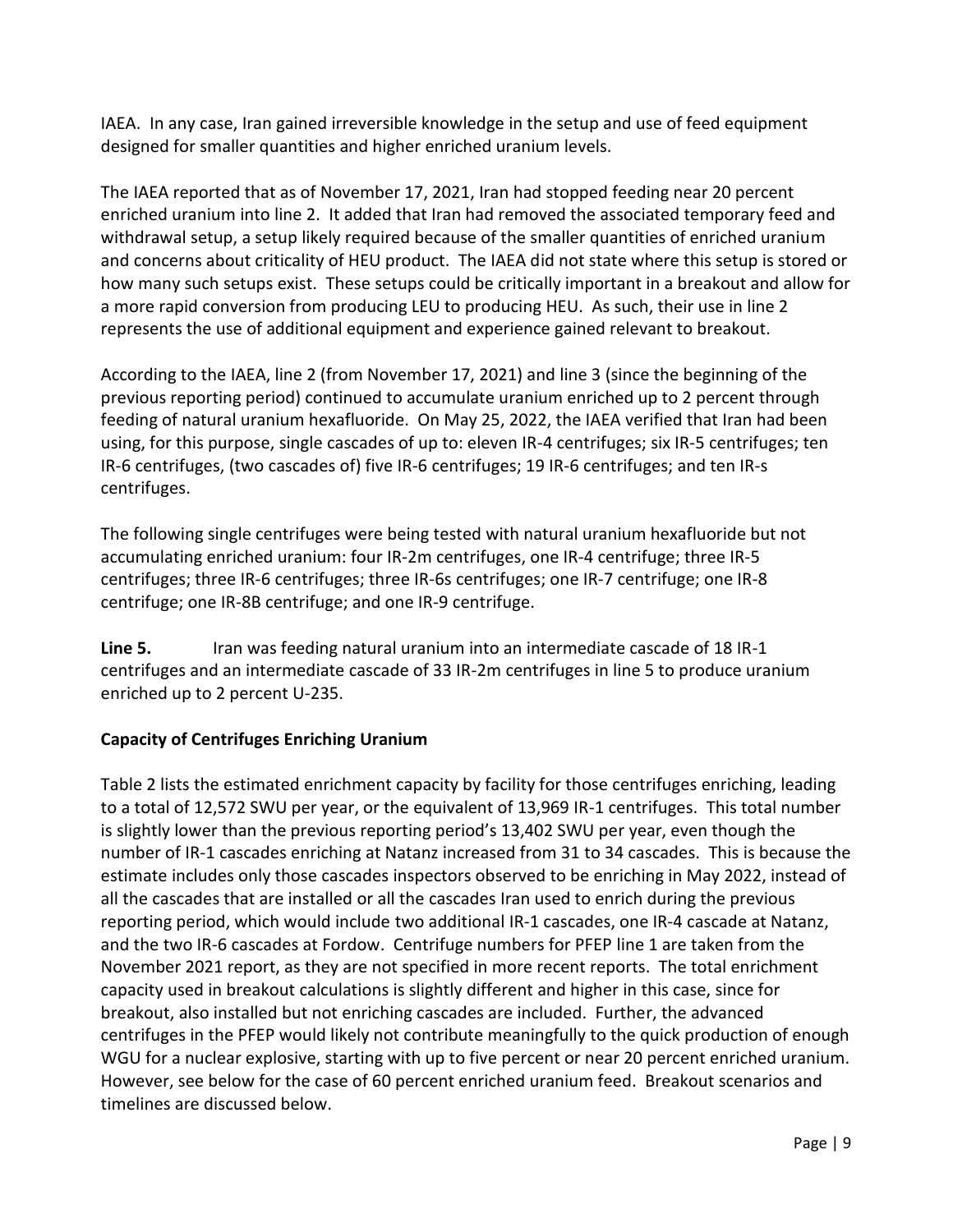|                        | <b>Number of enriching</b><br>centrifuges | <b>Enrichment capacity in</b><br>SWU/yr | IR-1 equivalent |
|------------------------|-------------------------------------------|-----------------------------------------|-----------------|
| <b>Natanz</b>          | 6950                                      | 9665                                    | 10739           |
| Fordow                 | 1044                                      | 940                                     | 1044            |
| Natanz PFEP*           | 504                                       | 1967                                    | 2186            |
| <b>Lines 2 &amp; 3</b> | See text                                  |                                         |                 |
| Lines 1, 4, 5, 6       | See text                                  |                                         |                 |
| <b>Total</b>           | 8498                                      | 12572                                   | 13969           |

#### **Table 2. Quantity of enriched centrifuges and enrichment capacity**

\*The values for lines 1, 2, 3, and 5 of the PFEP are rough estimates based on the use of estimated and measured values for the separative output of these centrifuges in cascades, as drawn from IAEA and Iranian information.

#### **Practicing Breakout by Producing Highly Enriched Uranium**

During this reporting period, Iran continued to produce 60 percent enriched uranium, or HEU, reaching a new milestone of accumulating over one significant quantity of HEU. For the first time, Iran now has enough nuclear explosive material to have assurance it can directly fashion a nuclear explosive device.

Sixty percent enrichment is a level associated with a key step in the traditional A.Q. Khan stepwise process of climbing from natural uranium to 90 percent enriched uranium, or WGU. But 60 percent enriched uranium can be used directly in nuclear weapons. About 40 kg (U mass) is more than enough to make a nuclear explosive, compared to 25 kg (U mass) of 90 percent enriched uranium the Institute uses as sufficient for Iran to manufacture a nuclear explosive.

Moreover, the way Iran has proceeded to enrich to 60 percent in one step, starting from near 5 percent enriched material, is innovative, suggesting Iran gained valuable experience in producing HEU, and by extension, even WGU. It is practicing breakout under a civilian cover and also learning to reduce the number of steps that it would need to go from natural uranium to WGU.

Iran may have applied this one-step process to the production of small quantities of WGU from near 20 percent enriched uranium, despite not collecting this product. Up until November 17, 2021, Iran fed an unspecified amount of its near 20 percent enriched uranium stock into a variety of advanced centrifuges at the PFEP. Since Iran was not accumulating enriched uranium, and was instead combining the product and tails, the levels of enriched uranium achieved are not included in the report and may also not be known to the IAEA. The levels reached may include 90 percent, or weapon-grade.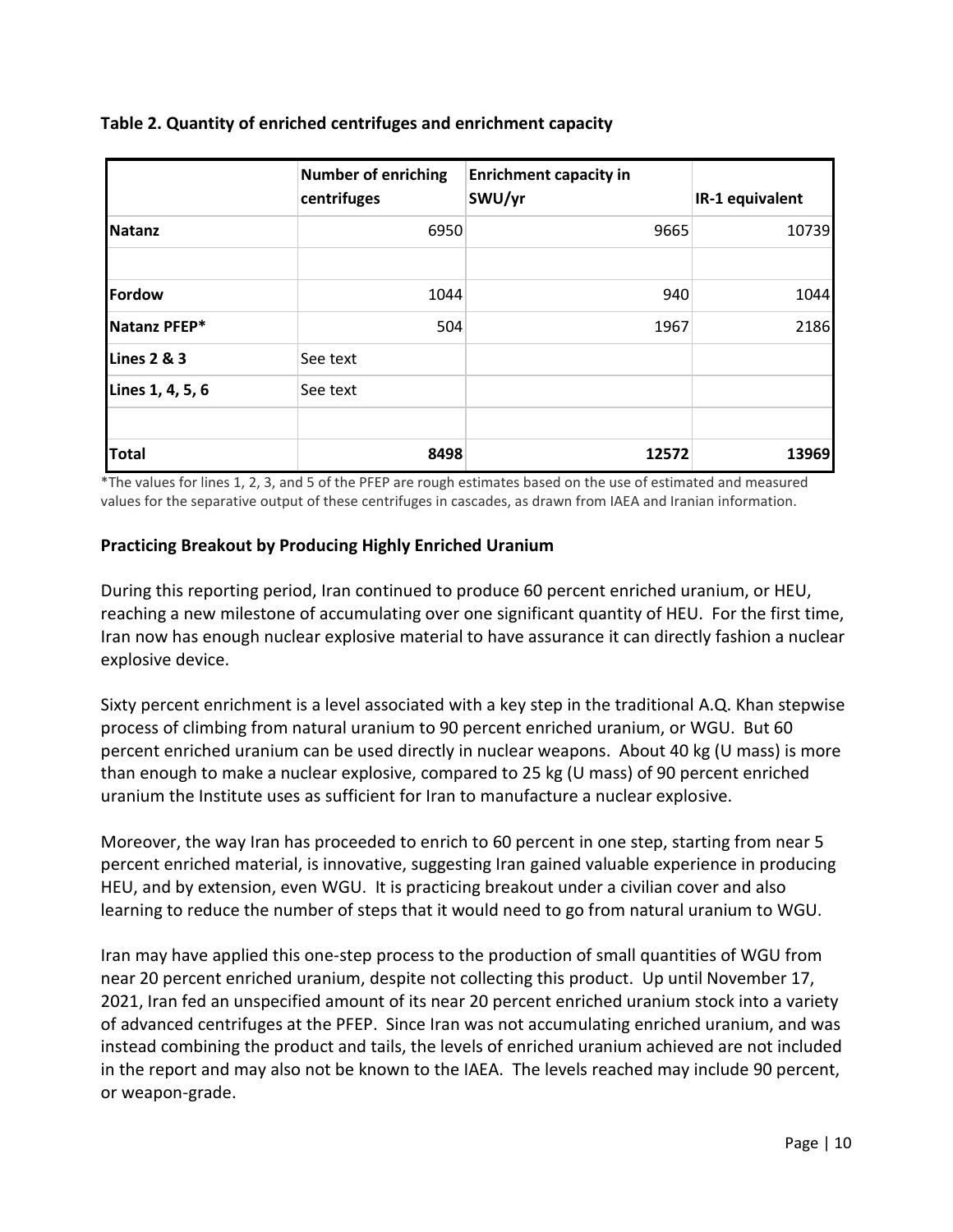Although Iran's process of creating 60 percent enriched uranium is far from ideal, the Iranian process has demonstrated certain advantages, including being within its technical reach and recycling the tails down to the level of near two percent enriched or even natural uranium, while producing 5, 20, and 60 percent enriched uranium. More importantly, it is practicing multi-step enrichment arrangements that are key to breaking out. Moreover, the Iranians are experimenting with transferring enriched UF $_6$  as a gas from one step to the next, instead of having to solidify the intermediate product gas and turn it back into a gas in the next step. All this experimentation is leading Iran to be more capable of breaking out, if the leadership orders production of WGU or moves toward the construction of nuclear weapons. Meanwhile, Iran continues to accumulate 60 percent HEU, which can be used directly in a nuclear explosive or further enriched quickly to weapon-grade in relatively few advanced centrifuges. After all, 60 percent enriched uranium is 99 percent of the way to WGU.

#### **Transfer of 60 Percent from Natanz to Esfahan**

Iran has been transferring 60 percent HEU hexafluoride from the Natanz site to the Fuel Plate Fabrication Plant (FPFP). In January, Iran transferred 23.3 kg (U mass) of 60 percent material to the FPFP. On April 19, 2022, the IAEA verified the receipt of an additional quantity of 15.3 kg (U mass) 60 percent HEU, bringing the total to 38.6 kg (U mass). Given a total stock of 43.1 kg (U mass), about 90 percent of this stock is at Esfahan. Given that Esfahan holds Iran's capabilities to turn enriched uranium hexafluoride into metal, this transfer raises additional proliferation concerns (see also below).

**Target Production.** According to the IAEA report, on February 25, 2022, the IAEA received an updated design information questionnaire (DIQ) for the FPFP to enable the production of miniplates (targets) using 60 percent enriched uranium. The process declared by Iran for manufacturing targets using HEU enriched up to 60 percent is identical to that used for uranium enriched up to 20 percent U-235. On February 28, 2022, the IAEA verified that Iran had begun the conversion of 60 percent enriched uranium in the form of uranium hexafluoride into  $UO_2F_2$ . From 2.1 kg (U mass) of HEU in the form of uranium hexafluoride, Iran produced 1.7 kg of uranium in the form of  $U_3O_8$ . Between March 11 and 19, 2022, the IAEA verified that Iran had produced at the FPFP 264 HEU targets, each containing about 5.8 grams, containing a total of 1.6 kg of uranium enriched up to 60 percent.<sup>4</sup> All of these targets were shipped to the TRR.

Although Iran has sent a total of 38.6 kg of 60 percent enriched uranium (U mass) to the FPFP, it is expected that only a tiny fraction will be converted into targets. During this reporting period, no further 60 percent material in hexafluoride form was converted at the FPFP. The TRR is unlikely to be able to use that much HEU in targets, given the reactor's small size. As a result, the production of targets will not remove the proliferation and breakout risks posed by Iran's growing stockpile of

<sup>4</sup> 264 targets containing 5.8 grams uranium enriched up to 60 percent account for 1.53 kilograms 60 percent HEU. The reason for the value of 1.6 kg, admittedly a small difference, is not explained, although a possible explanation is that on average more than 5.8 grams is loaded into each target.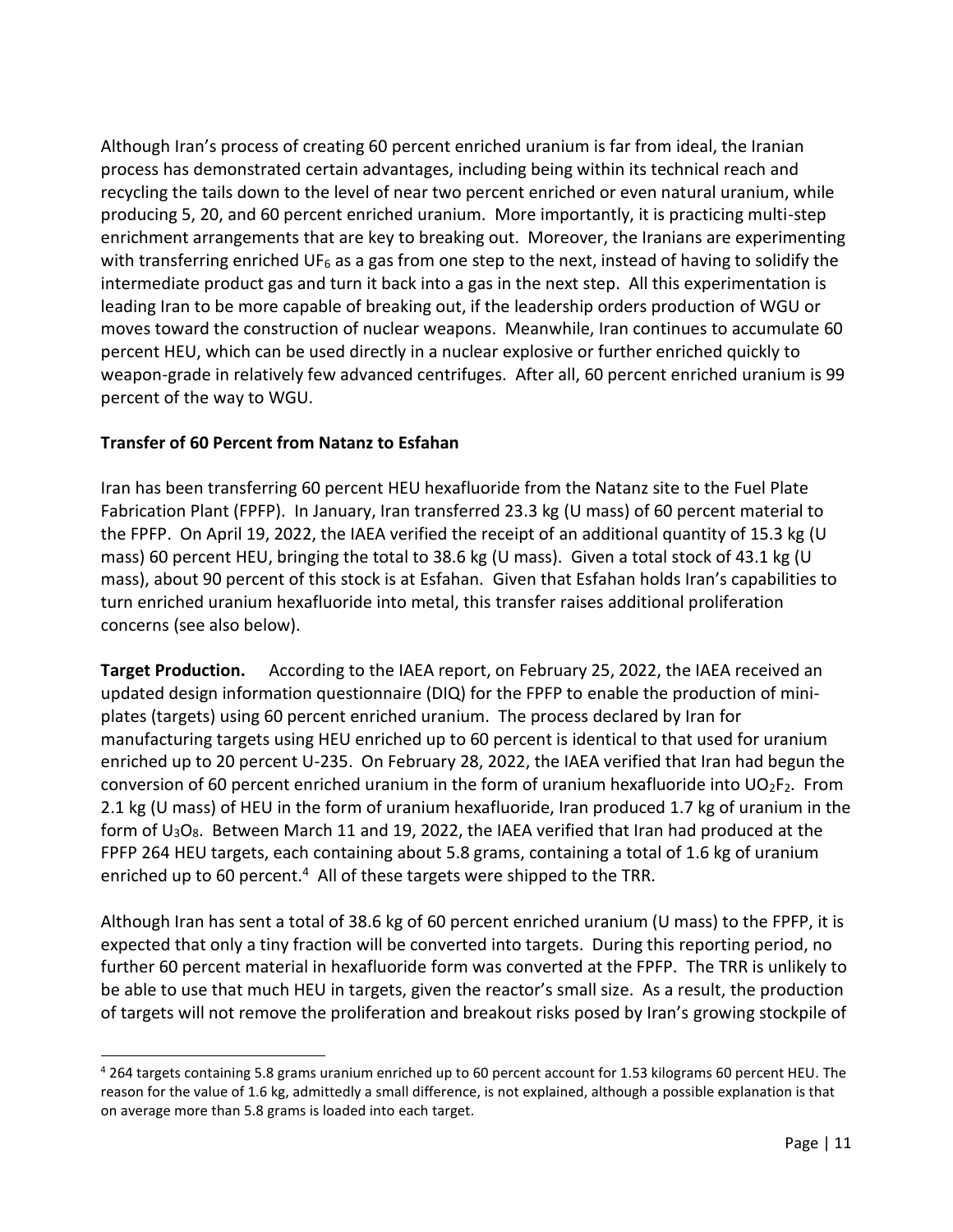HEU. In addition, the Esfahan site is where Iran has put in place a capability to convert enriched uranium into metal, meaning the transfer of this HEU stock to Esfahan increases proliferation risks. As a result, Iran's target program for HEU should be viewed as a cynical attempt by Iran to place a civilian mask on an inherently military material and lay a precedent for future production of HEU.

## **Part 3: Current Breakout Estimates**

Iran has crossed a dangerous new threshold: its breakout timeline is now at zero. It has enough 60 percent enriched uranium or HEU to be assured it could directly fashion a nuclear explosive.<sup>5</sup> If Iran wanted to further enrich its 60 percent HEU up to weapon-grade HEU, it could do so within weeks utilizing only a few of its advanced centrifuge cascades.<sup>6</sup>

In parallel, within a month, including a setup period, it could produce enough WGU for a second nuclear explosive using its existing stock of near 20 percent low enriched uranium. Whether or not Iran enriches its HEU up to 90 percent, it can have enough HEU for two nuclear weapons within one month after starting breakout.

Within 1.5 months after starting breakout, Iran could accumulate enough for a third nuclear weapon, using its remaining near 20 percent enriched uranium and some of its 4.5 percent enriched uranium. In 2.75 months after starting breakout, it could have a fourth quantity by further enriching 4.5 percent enriched uranium up to 90 percent. At six months, it could have produced a fifth quantity by further enriching both 4.5 percent enriched uranium and natural uranium. The accumulation for a sixth quantity would take several months longer.

When Iran ended its crash nuclear weapons program in 2003, called the Amad Plan, its biggest bottleneck was its lack of WGU; it still needed at least a few more years to accumulate enough WGU for a nuclear weapon.<sup>7</sup> Under intense international pressure, Iran decided in 2003 to downsize and better camouflage its nuclear weapons effort, while pushing to establish a robust capability to enrich uranium. Today, that decision has borne fruit. While it could only yearn for enough nuclear explosive material for five nuclear weapons in 2003, today it can have enough for those five weapons in six months. With its residual and covert nuclear weaponization capabilities, Iran could test a nuclear explosive underground or deploy a crude nuclear weapon within several months – certainly within six months – and deploy nuclear weapons on ballistic missiles within a year or two.

 $5$  According to the IAEA, Iran has 43.1 kg of 60 percent enriched uranium (uranium mass) in the form of uranium hexafluoride, slightly more than one significant quantity, which the IAEA defines as the "approximate amount of nuclear material for which the possibility of manufacturing a nuclear explosive cannot be excluded."

<sup>6</sup> For background, see David Albright and Sarah Burkhard: "Entering Dangerous, Uncharted Waters: Iran's 60 Percent Highly Enriched Uranium," April 11, 2022[,](https://isis-online.org/isis-reports/detail/entering-uncharted-waters-irans-60-percent-highly-enriched-uranium) [https://isis-online.org/isis-reports/detail/entering-uncharted-waters-irans-](https://isis-online.org/isis-reports/detail/entering-uncharted-waters-irans-60-percent-highly-enriched-uranium)[60-percent-highly-enriched-uranium](https://isis-online.org/isis-reports/detail/entering-uncharted-waters-irans-60-percent-highly-enriched-uranium). The Institute's breakout calculator is used to estimate credible, worst-case breakout timelines, as in previous reports. The methodology is described in earlier Institute reports.

<sup>7</sup> David Albright with Sarah Burkhard and the Good ISIS Team, *Iran's Perilous Pursuit of Nuclear Weapons* (Washington, DC: Institute for Science and International Security Press, 2021).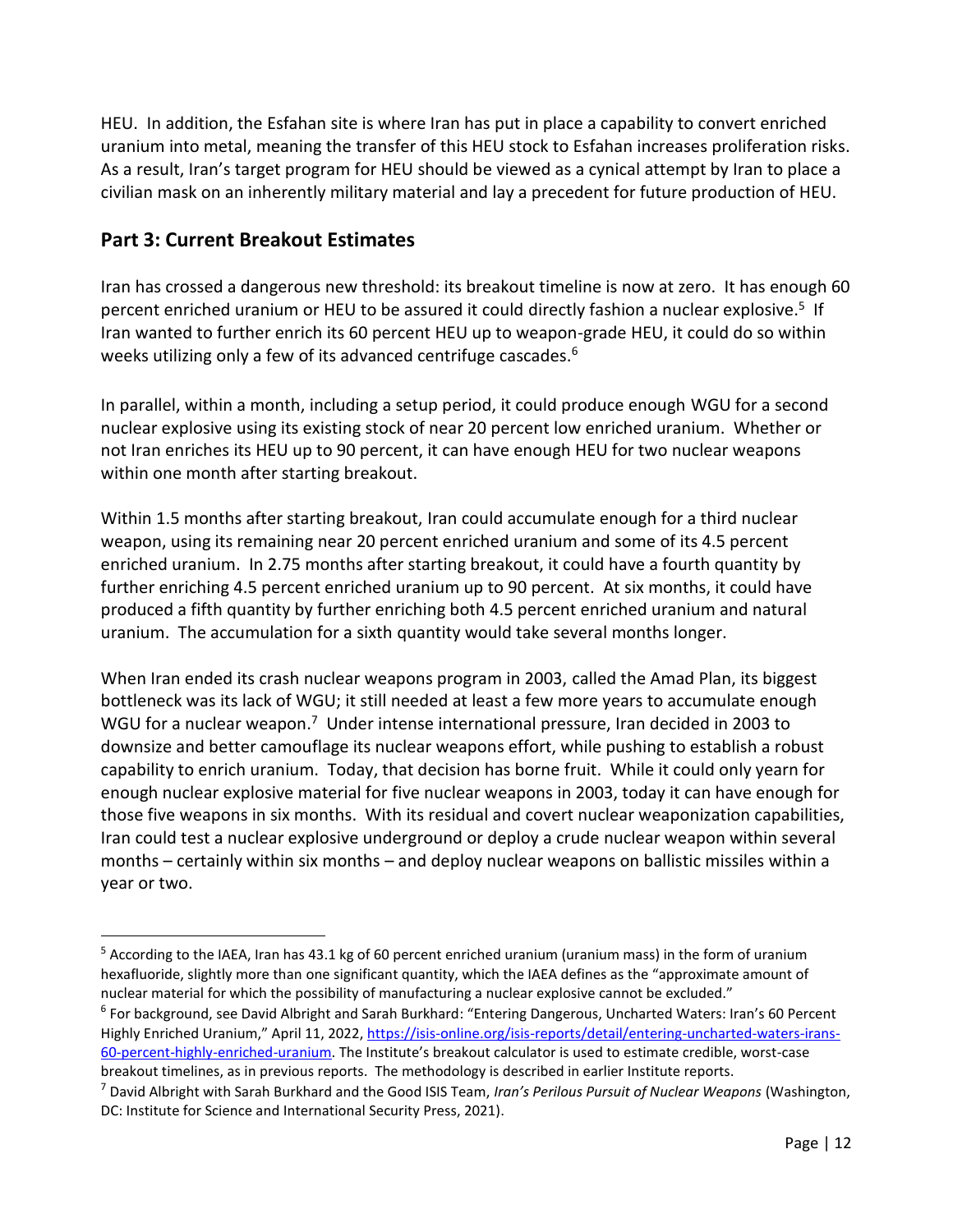The Institute's breakout calculator is used to estimate the worst-case breakout time, as in previous reports. The methodology is described in earlier Institute reports. The production of WGU from the 20 and any 60 percent enriched uranium stocks can proceed in parallel, significantly reducing the timeline for production of 25 kg of WGU (U mass), the authors' benchmark reflects a reasonable, assured quantity of WGU for a variety of nuclear weapon designs available to Iran and the creation of a pipeline for production of multiple WGU cores. As before, the total enrichment contribution from small cascades of advanced centrifuges installed at the PFEP is not included, as their use in a breakout would be complicated and likely would not contribute significantly to reducing breakout timelines. However, one exception is that Iran's stock of 60 percent enriched uranium is taken as further enriched to weapon-grade in the IR-6 and IR-4 production-scale cascades at the PFEP, and these cascades are not included in any effort to enrich five or twenty percent enriched uranium to WGU. Any production of WGU in the PFEP would proceed in parallel to the further, stepwise enrichment of 4.5 percent and near 20 percent enriched uranium to WGU. Stocks of less than 2 percent enriched uranium are not used, since to do so would require additional modifications of the cascades to handle lower enrichments, likely significantly slowing or contributing only slightly, rather than speeding up, breakout timelines. Only enriched uranium hexafluoride stocks are used; Iran's chemical conversion of other stocks is assessed as too time consuming, and involving too little material, to affect significantly the breakout estimate.

The breakout timelines are credible, worst-case estimates, likely representing the shortest timelines to breakout, with longer timelines possible. Uncertainties include ongoing ones, such as the exact enrichment level of the uranium stock enriched between 2 and 5 percent and operational efficiencies of the advanced centrifuges, particularly the IR-4 and IR-6 cascades.

## **Part 4: Centrifuge Assembly, Manufacturing, Mechanical Testing, and Component Inventory**

Iran has augmented centrifuge manufacturing and mechanical testing activities in violation of the JCPOA, while halting IAEA monitoring. Since February 2021, Iran has not provided declarations about its production and inventory of centrifuge rotor tubes, bellows, and rotor assemblies or allowed IAEA verification, as specified in the JCPOA (see Part 7). The IAEA has also "not been able to access the data and recordings collected by its surveillance equipment installed to monitor both the manufacturing of rotor tubes and bellows," and consequently has no ability to take inventory.

Since January 2021, Iran has been using an existing workshop at Natanz to conduct mechanical testing of centrifuges, a location the IAEA notes was not listed in the JCPOA and is in fact banned for such use by the JCPOA. It is unknown if Iran allowed the IAEA to subject this new facility to video surveillance. However, the IAEA reports that it has not been able to access data and recordings which monitor Iran's mechanical testing of centrifuges, such as at the PFEP and Tehran Research Center, as provided for in the JCPOA.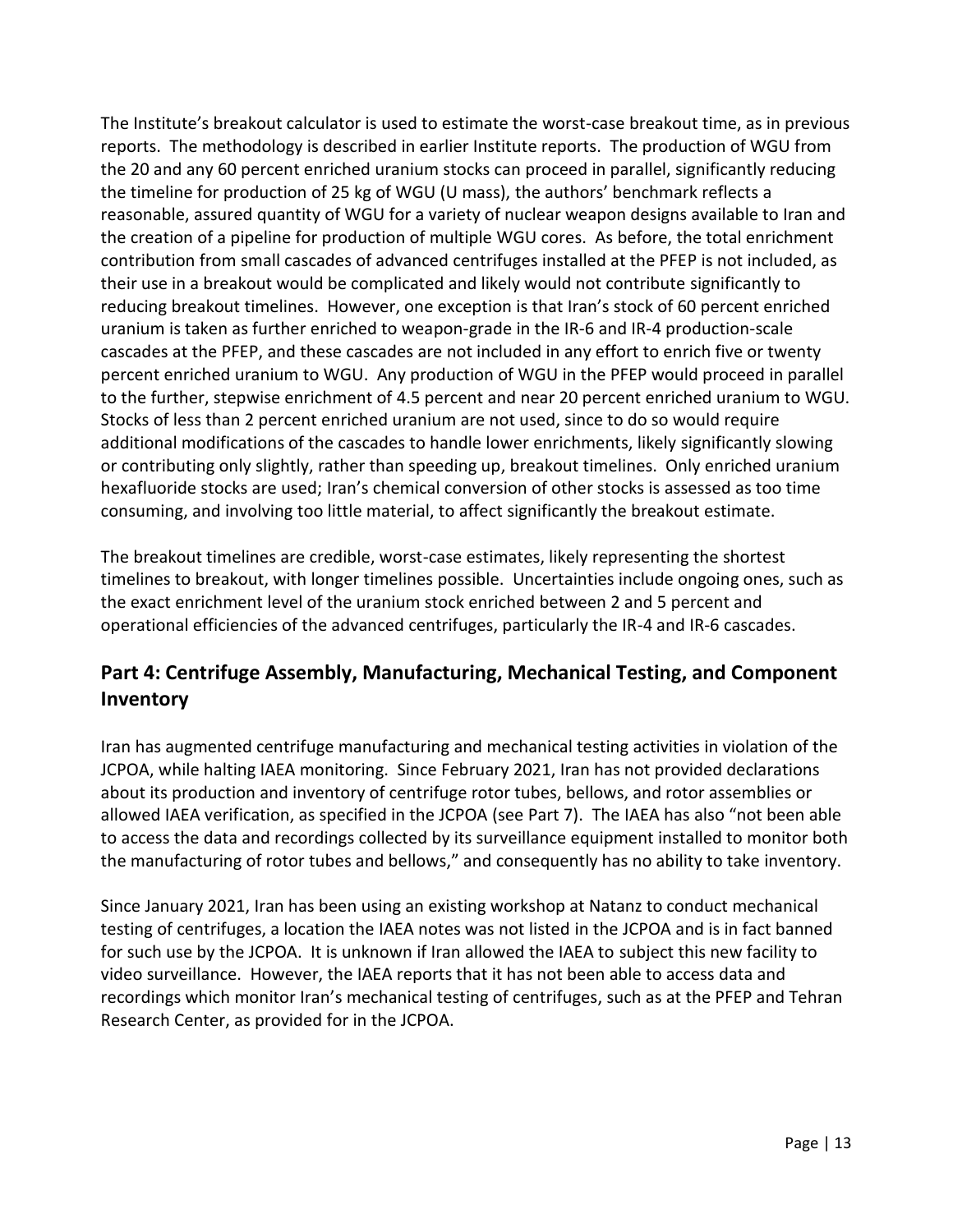Iran has constructed a temporary advanced centrifuge assembly workshop at Natanz, possibly in the basement of the administration building at Natanz. $8$  This may be the same facility as mentioned in the previous paragraph.

Iran is also building a larger, permanent advanced centrifuge assembly facility under a nearby mountain to the south of the Natanz enrichment plants.<sup>9</sup> The facility will replace the aboveground Iran Centrifuge Assembly Center (ICAC), destroyed in an attack in July 2020. The Institute assesses that Iran has recently made significant progress on this tunnel complex, which is likely to be more deeply buried than the Fordow enrichment plant and contain significant floor space.<sup>10</sup>

Iran has also moved centrifuge manufacturing operations from the TESA Karaj centrifuge manufacturing plant to Natanz. A separate IAEA report from April 14 states that on April 4, Iran moved all machines for production of centrifuge rotor tubes and bellows from the TESA Karaj site  $-$  the site of an alleged drone attack in June 2021  $-$  to the FEP at Natanz (see also Part 7).<sup>11</sup>

Iran's relocation of centrifuge manufacturing and assembly facilities from above-ground to highly fortified, underground locations is part of its ongoing effort to render such capabilities immune to sabotage or military strikes.

Since February 2021, the IAEA has not been able to verify the number of IR-1 centrifuges Iran withdrew from storage or newly produced to replace broken ones withdrawn from the cascade areas in the enrichment plants. Under Iran's comprehensive safeguards agreement (CSA), the IAEA typically knows the quantity of centrifuges withdrawn from the cascade areas due to continuous surveillance of the cascade areas and the fact that broken centrifuges contain small amounts of uranium, but the quantity of centrifuges is not typically given in the reports. This quantity could be substantial during the last several months, depending on the damage caused during the April 11, 2021 event at the Natanz FEP, estimated to have damaged 15 cascades of IR-1 centrifuges and three cascades of IR-2m centrifuges, or roughly half of Iran's centrifuges operating at the FEP at the time of the incident.

<sup>&</sup>lt;sup>8</sup> Forthcoming Institute report.

<sup>&</sup>lt;sup>9</sup> David Albright, Sarah Burkhard, and John Hannah, "Iran's Natanz Tunnel Complex: Deeper, Larger than Expected," *Institute for Science and International Security*, January 13, 2022, [https://isis-online.org/isis-reports/detail/irans](https://isis-online.org/isis-reports/detail/irans-natanz-tunnel-complex-deeper-larger-than-expected/8)[natanz-tunnel-complex-deeper-larger-than-expected/8](https://isis-online.org/isis-reports/detail/irans-natanz-tunnel-complex-deeper-larger-than-expected/8)

<sup>&</sup>lt;sup>10</sup> David Albright and Sarah Burkhard, "Imagery Update: Iran Continues to Harden its New Natanz Tunnel Complex," *Institute for Science and International Security*, May 5, 2022, [https://isis-online.org/isis-reports/detail/imagery](https://isis-online.org/isis-reports/detail/imagery-update-iran-continues-to-harden-its-new-natanz-tunnel-complex-2022)[update-iran-continues-to-harden-its-new-natanz-tunnel-complex-2022](https://isis-online.org/isis-reports/detail/imagery-update-iran-continues-to-harden-its-new-natanz-tunnel-complex-2022)

<sup>11</sup> Francois Murphy, "Iran moves centrifuge-parts workshop underground at Natanz, IAEA says," *Reuters,* April 28, 2022, [https://www.reuters.com/world/middle-east/iran-set-up-centrifuge-parts-workshop-underground-natanz-iaea](https://www.reuters.com/world/middle-east/iran-set-up-centrifuge-parts-workshop-underground-natanz-iaea-says-2022-04-28/)[says-2022-04-28/;](https://www.reuters.com/world/middle-east/iran-set-up-centrifuge-parts-workshop-underground-natanz-iaea-says-2022-04-28/) IAEA Director General, *Verification and Monitoring in the Islamic Republic of Iran in light of United Nations Security Council Resolution 2231 (2015),* GOV/INF/2022/11, April 14, 2022.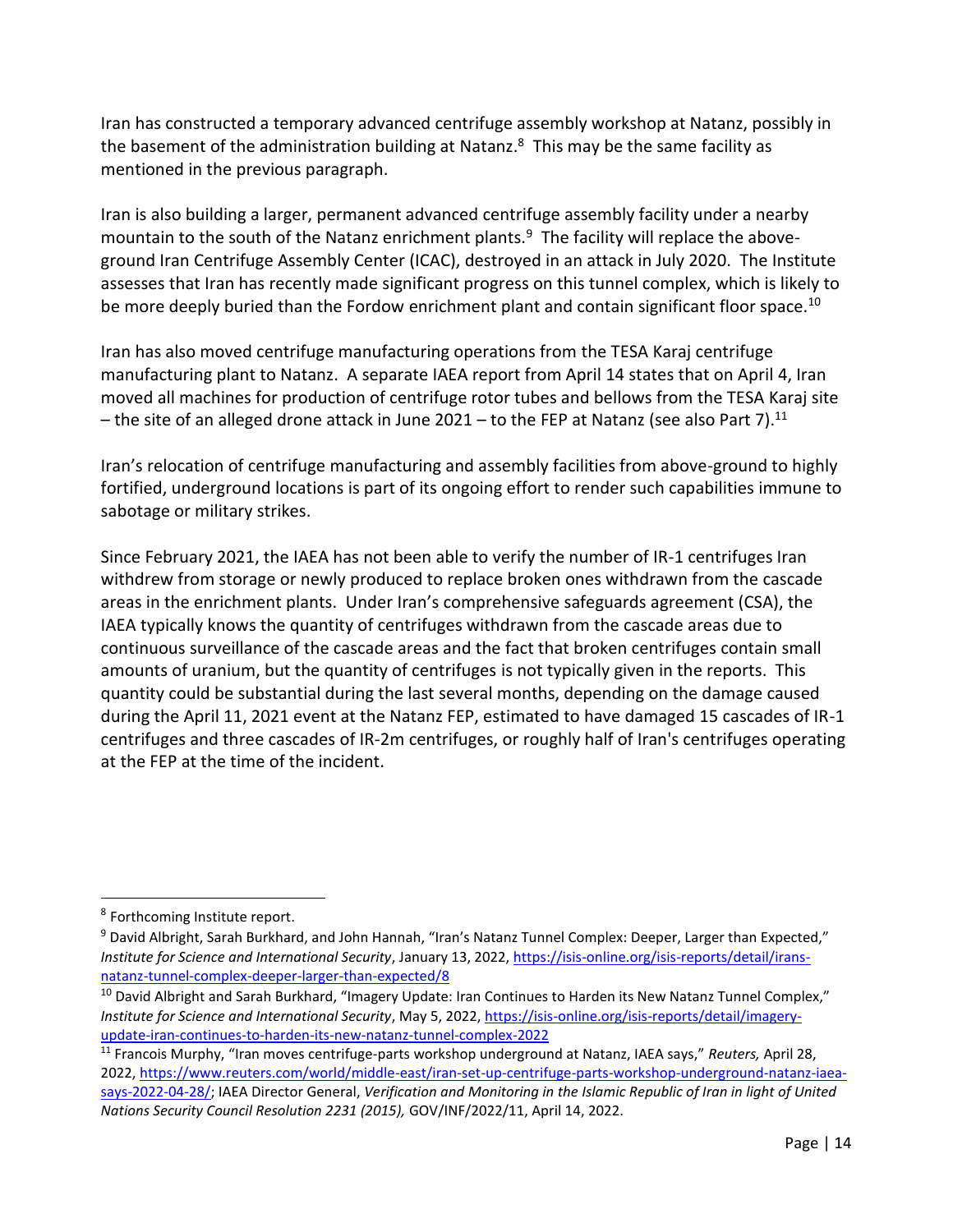## **Part 5: Enriched uranium metal production halted**

In December 2020, Iran informed the IAEA that it would begin producing uranium metal, including uranium metal enriched up to 20 percent, in violation of its JCPOA commitments. Iran is using the uranium metal in civil applications, including to produce experimental fuel rods for the TRR. However, Iran has no pressing need to develop this fuel or to use this material for other civilian activities, lending weight to concern that Iran is installing the wherewithal to make uranium metal to increase its nuclear weapons capabilities and is producing it as a way to practice the manufacture of enriched uranium metal components of nuclear weapons. Prior to 2003, under the Amad Plan, Iran was constructing both pilot and large-scale uranium metallurgy facilities to make nuclear cores and was practicing with surrogate materials for WGU.<sup>12</sup>

On February 2, 2021, Iran began producing uranium metal using natural uranium in a laboratory experiment at the Esfahan FPFP. As of August 14, 2021, the IAEA verified that Iran had begun producing enriched uranium metal from 20 percent enriched UF6. It produced 200 grams of enriched uranium metal, starting with 257 grams of enriched uranium in tetrafluoride form. Iran stated the enriched uranium metal is for use in silicide fuel for the TRR. Iran produced "two batches of uranium silicide" containing 0.43 kg of uranium enriched to 20 percent. Assuming this is in uranium mass, the uranium silicide contains twice the amount of metal that was reported previously (430 grams compared to 200 grams). On November 2, 2021, the IAEA verified that Iran had "manufactured two fuel plates using uranium silicide." At the time, the fuel plates had not yet undergone quality control.

On February 21, 2022, the IAEA verified that the installation of equipment for production of enriched uranium tetrafluoride from uranium hexafluoride at the FPFP, while almost complete, had progressed only slightly. The IAEA notes that on May 17, 2022, installation had been completed but had yet to undergo testing.

At the nearby Uranium Conversion Facility at Esfahan, by the end of May 2021, Iran had finished installing equipment for producing depleted and natural uranium metal. It told the IAEA that the facility was ready to operate with uranium, but no nuclear material had been introduced into the production area. On February 12, 2022, the IAEA verified that no nuclear material had been introduced into the production area.

During the last two reporting periods, Iran has not produced any uranium metal. On February 28, 2022, the IAEA verified that Iran had converted the remaining 900 grams of uranium in the form of UF<sub>4</sub> enriched up to 20 percent, previously intended for production of uranium metal, into U<sub>3</sub>O<sub>8</sub>. However, its capability to produce uranium metal remains intact.

<sup>12</sup> David Albright with Sarah Burkhard and the Good ISIS Team, *Iran's Perilous Pursuit of Nuclear Weapons* (Washington, DC: Institute for Science and International Security Press, 2021); David Albright, Sarah Burkhard, and Frank Pabian, "Shahid Mahallati: 'Temporary' Plant for Manufacturing Nuclear Weapon Cores," *Institute for Science and International Security*, April 8, 2020[, https://isis-online.org/isis-reports/detail/shahid-mahallati-temporary-plant](https://isis-online.org/isis-reports/detail/shahid-mahallati-temporary-plant-for-manufacturing-nuclear-weapon-cores/8)[for-manufacturing-nuclear-weapon-cores/8.](https://isis-online.org/isis-reports/detail/shahid-mahallati-temporary-plant-for-manufacturing-nuclear-weapon-cores/8)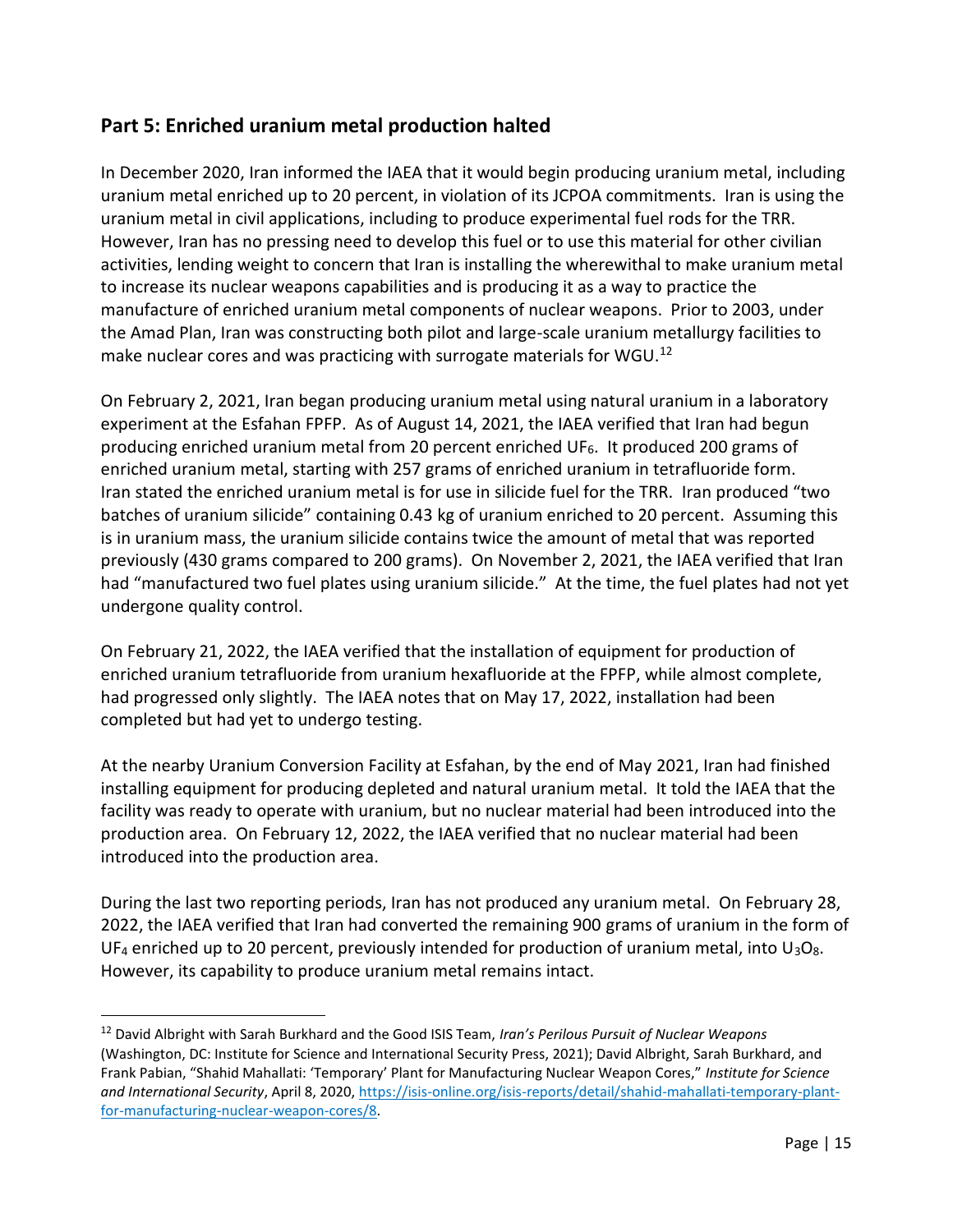## **Part 6: Heavy water, Arak reactor, and Fuel fabrication**

The IAEA reports that since February 2021, due to Iran's reductions of agency monitoring, it has not been able to ascertain the status of Iran's Heavy Water Production Plant (HWPP) nor the production and inventory of heavy water. Based on commercial satellite imagery, the IAEA assesses that the HWPP continued to operate during this reporting period.

The IAEA reports that, as of May 11, 2022, Iran had not pursued construction of the Arak heavy water research reactor, now called the Khondab Heavy Water Research Reactor (KHRR), based on its original design. However, questions remain about the irreversibility of technical modifications carried out to date by Iran's partners in the JCPOA Arak reactor working group. Moreover, as of the current report, a wide range of construction activities were taking place at the reactor, including ongoing "civil construction works" on the equipment airlock, which is almost complete, and the start of adding a second layer of steel plate lining to the spent fuel pond. No further progress was observed on the construction of the control room for the refueling machine.

Last fall, Iran began making enriched uranium fuel for the Arak reactor in violation of the JCPOA. On September 25, 2021, at the Enriched UO<sub>2</sub> Powder Plant (EUPP) at Esfahan, the IAEA "verified that Iran had converted 103 kg of uranium in the form of UF<sub>6</sub> enriched up to 3.5 % U-235, transferred from Natanz, into  $UO_2F_2$ . On September 18, 22, and 29, "the Agency verified that 105.0 kg of uranium in the form of  $UO_2F_2$  had been transferred to FPFP to be converted into [ammonium uranyl carbonate] AUC and subsequently to [the Uranium Conversion Facility or] UCF for the production of uranium dioxide powder and to Fuel Manufacturing Plant (FMP) at Esfahan for the production of fuel for the Khondab Heavy Water Research Reactor (KHRR)." On November 13, the FMP received  $UO<sub>2</sub>$  enriched up to 4 percent to manufacture several fuel assemblies for the KHRR.

In a previous report, the IAEA reported that on November 21, 2021, it "verified the receipt at [the] EUPP from FEP of 141.1 kg of uranium in the form of UF6 enriched up to 3.5% U-235, of which 139.7 had been converted in December 2021 into UO2F2." The IAEA reported, "In December 2021, the Agency verified that 134.7 kg of uranium in the form of  $UO_2F_2$  had been transferred to FPFP to be converted into AUC, which had subsequently been transferred to UCF for the production of UO2 powder and to FMP for the production of fuel for KHRR." On December 19, "the Agency also verified at EUPP the receipt of 143.1 kg of uranium in the form of UF<sub>6</sub> enriched up to 3.5% U-235 from FEP" and has until now kept this nuclear material under agency seal. During the reporting period, Iran has been undertaking maintenance activities at the EUPP.

On February 21, 2022, the IAEA "verified at [the] FMP 52 kg of uranium in the form of UO<sup>2</sup> powder and fuel pellets enriched up to 3.5% U-235 for KHRR." As of May 23, 2022, this value had increased to 64.4 kg of uranium in the form of  $UO<sub>2</sub>$  powder and fuel pellets enriched up to 3.5% U-235 for KHRR.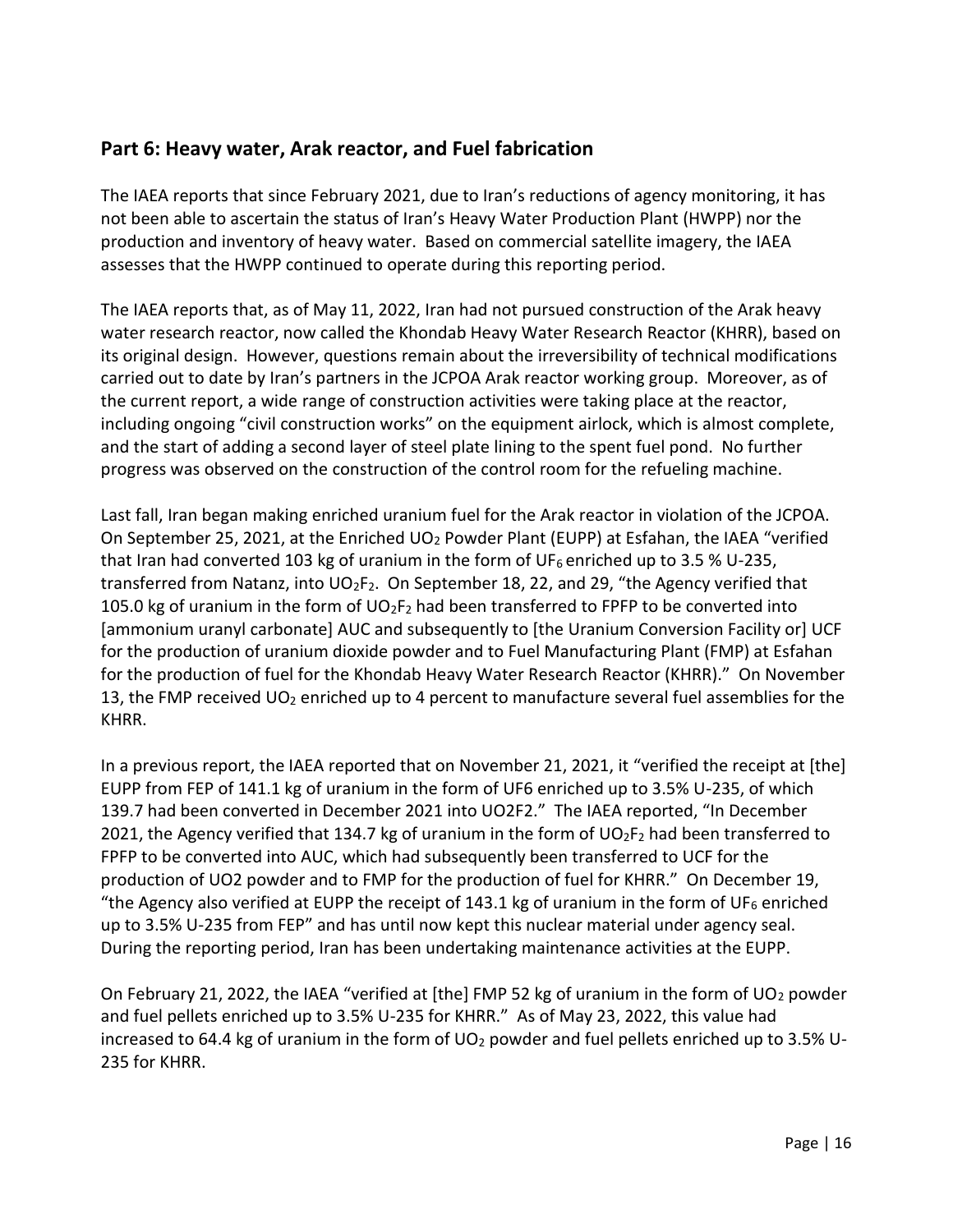## **Part 7: Additional Protocol & JCPOA monitoring**

This quarterly report is the fifth since Iran stopped implementing the AP to its CSA and the JCPOA's additional monitoring arrangements on February 23, 2021. Iran also stopped implementing modified Code 3.1 to the CSA.

The IAEA can no longer carry out daily visits to Iran's enrichment facilities, receive updated declarations, or conduct "complementary access" to sites. It has not "had access to data gathered by on-line enrichment monitors and electronic seals, or access to recordings registered by its installed measurement devices." It no longer receives data and recordings of test stands for conducting quality control tests of advanced centrifuge rotor assemblies, prior to their installation at Natanz and Fordow enrichment plants. It also no longer has information about Iran's production of uranium ore concentrate (UOC) or its transfer to the Esfahan facility for conversion, or about UOC obtained from any other source. Annex I to the IAEA report describes these and other reduced provisions, many of which fall under JCPOA enhanced monitoring provisions.

The IAEA also reports that it cannot verify Iran's JCPOA commitments under Sections D, E, S, and T. The Section T commitments relate to prohibited nuclear weapons development activities.

During the reporting period, the IAEA did not attend any meetings of the Procurement Working Group of the JCPOA Joint Commission, which oversees Iran's imports of nuclear-related equipment. Tehran is likely not complying with the JCPOA's procurement channel provisions, given evidence of illicit procurements.<sup>13</sup>

#### **Status of the February 2021 Agreement**

Since February 2021, the IAEA has not been able to monitor Iran's production of advanced centrifuges, particularly rotors and bellows subject to JCPOA monitoring provisions, and faces a difficult challenge in reconstructing events at these sites, should Iran turn over these data. The IAEA reports, "It continues to be the Agency's understanding that surveillance data from Agency cameras installed for activities in relation to the JCPOA, as well as its on-line enrichment monitors, electronic seals or installed measurement devices, will continue to be stored and made available to the Agency if and when Iran resumes implementation of its nuclear-related commitments under the JCPOA."

<sup>&</sup>lt;sup>13</sup> The alleged illicit procurements occurred from 2018 to 2020, raising the possibility that Iran has not been complying all along with the JCPOA procurement channel provisions. See: Spencer Faragasso and Sarah Burkhard, "Iranian Illicit Procurement Scheme to Acquire Controlled Spectrometry Systems Busted," *Institute for Science and International Security*, September 14, 2021, [https://isis-online.org/isis-reports/detail/iranian-illicit-procurement-scheme-to-acquire](https://isis-online.org/isis-reports/detail/iranian-illicit-procurement-scheme-to-acquire-controlled-spectrometers)[controlled-spectrometers.](https://isis-online.org/isis-reports/detail/iranian-illicit-procurement-scheme-to-acquire-controlled-spectrometers) Another set of illicit procurements occurred from 2015 to 2018. See: Simon Mairson and Valerie Lincy, "U.S. Targets Procurement Network Supplying Machine Tools to Iran," *Wisconsin Project on Nuclear Arms Control*, October 21, 2019, [https://www.wisconsinproject.org/u-s-targets-procurement-network-supplying](https://www.wisconsinproject.org/u-s-targets-procurement-network-supplying-machine-tools-to-iran/)[machine-tools-to-iran/.](https://www.wisconsinproject.org/u-s-targets-procurement-network-supplying-machine-tools-to-iran/)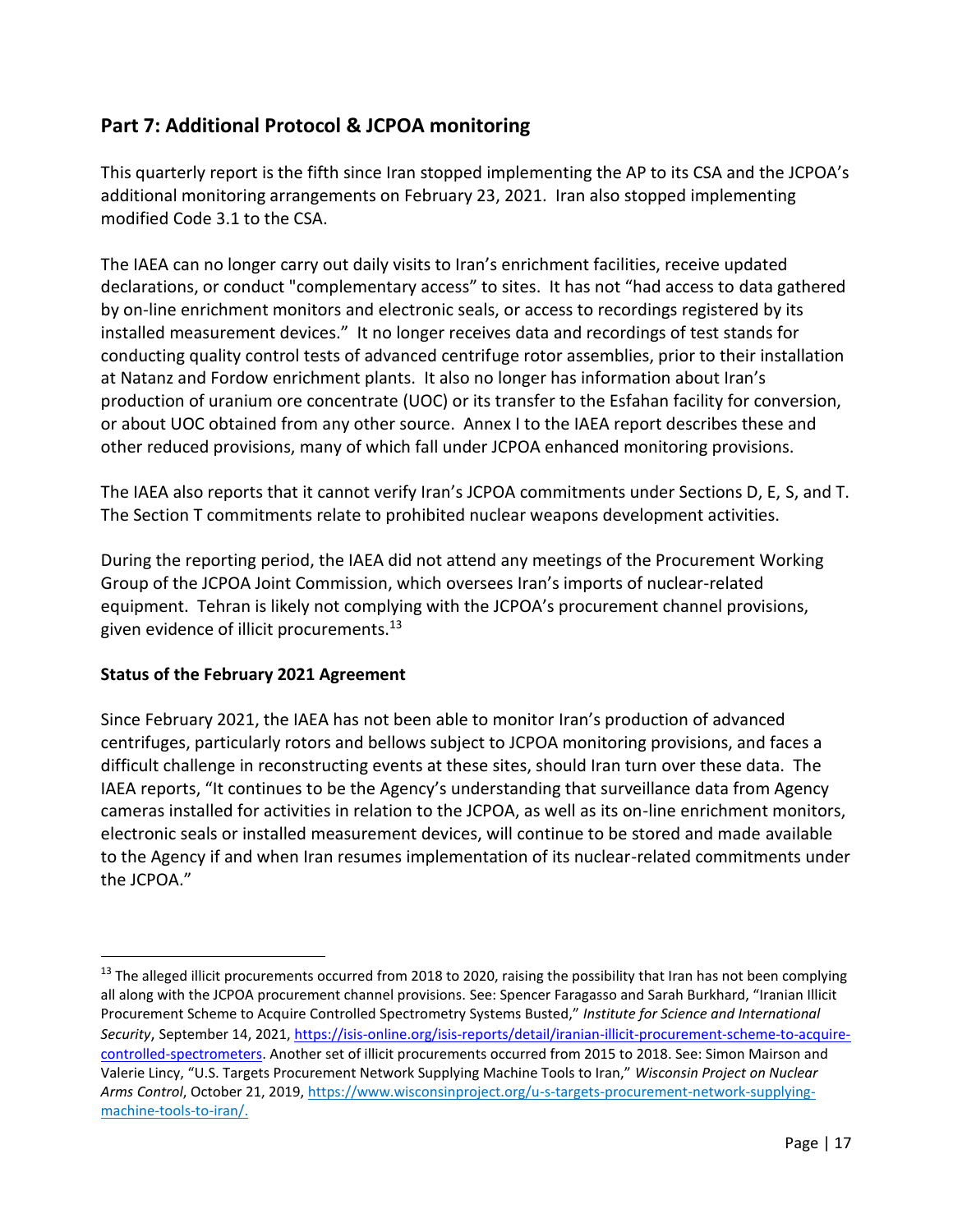On September 12, 2021, the IAEA and Iran released a joint statement providing that the "IAEA's inspectors are permitted to service the identified equipment and replace their storage media which will be kept under the joint IAEA and AEOI seals in the Islamic Republic of Iran. The way and the timing are agreed by the two sides."<sup>14</sup> From September 20 to 22, 2021 the IAEA serviced surveillance and monitoring equipment and replaced storage media "at all necessary locations in Iran with the exception of the centrifuge component manufacturing workshop at the TESA Karaj complex…where the agency was not provided with access."

During a fall IAEA Board of Governors meeting, on September 27, Iran notified the IAEA for the first time that "in its view the equipment related to the workshop was not included in the 'servicing' referred to in the Joint Statement…" The Director General responded in a letter on September 29 that "the agreement reached...did not in any way exclude certain locations and equipment and that [this] had been very clear in all of the Director General's discussions" with Iran. During October, the IAEA sought access on two occasions "to install new cameras and/or to confirm that the production of centrifuge rotor tubes and bellows had not resumed therein." Iran refused access both times.

Iran next sent a communication to the IAEA that was circulated to all member states reiterating its view about the TESA Karaj workshop exception, stating these monitoring commitments were not "legal obligations" and "cannot and should not be considered by the Agency as one of its entitlements." Iran also stated that its authorities were "investigating whether the terrorists [referring to the June 2021 sabotage incident via drone strike] have used the Agency cameras to launch an attack on the complex." It asked for the IAEA's cooperation "including through waiving the cameras immunity to be available for further investigation."

The Director General stated that "Iran has unilaterally interpreted the terms of the Joint Statement to exclude, ex post facto" the TESA Karaj facility and emphasized that it is "indispensable that the agreement covers all facilities and locations in Iran in order to maintain continuity of knowledge…[and] for the Agency to be in a position to resume the necessary verification and monitoring activities in Iran in relation to the JCPOA." The Director General also "categorically reject[ed] the idea that Agency cameras played a role in assisting any third party to launch an attack…" He stated that the cameras were "under continuity of knowledge" from the moment they are delivered to the IAEA and later installed. The Director General "agreed that, if Iran so requested, the Iranian authorities could inspect the cameras in the presence of Agency inspectors."

In its November 2021 report, the IAEA also concluded that the "repeated prolongation of the agreement, which has now been in place for around nine months, is becoming a significant challenge to the Agency's ability to restore...continuity of knowledge." The IAEA also stated that the absence of cameras at the TESA facility was "seriously affecting the Agency's ability to restore

<sup>14</sup> IAEA Director General, *Verification and Monitoring in the Islamic Republic of Iran in light of United Nations Security Council Resolution 2231 (2015)*, GOV/INF/2021/42, September 12, 2021, [https://www.iaea.org/sites/default/files/21/09/govinf2021-42.pdf.](https://www.iaea.org/sites/default/files/21/09/govinf2021-42.pdf)